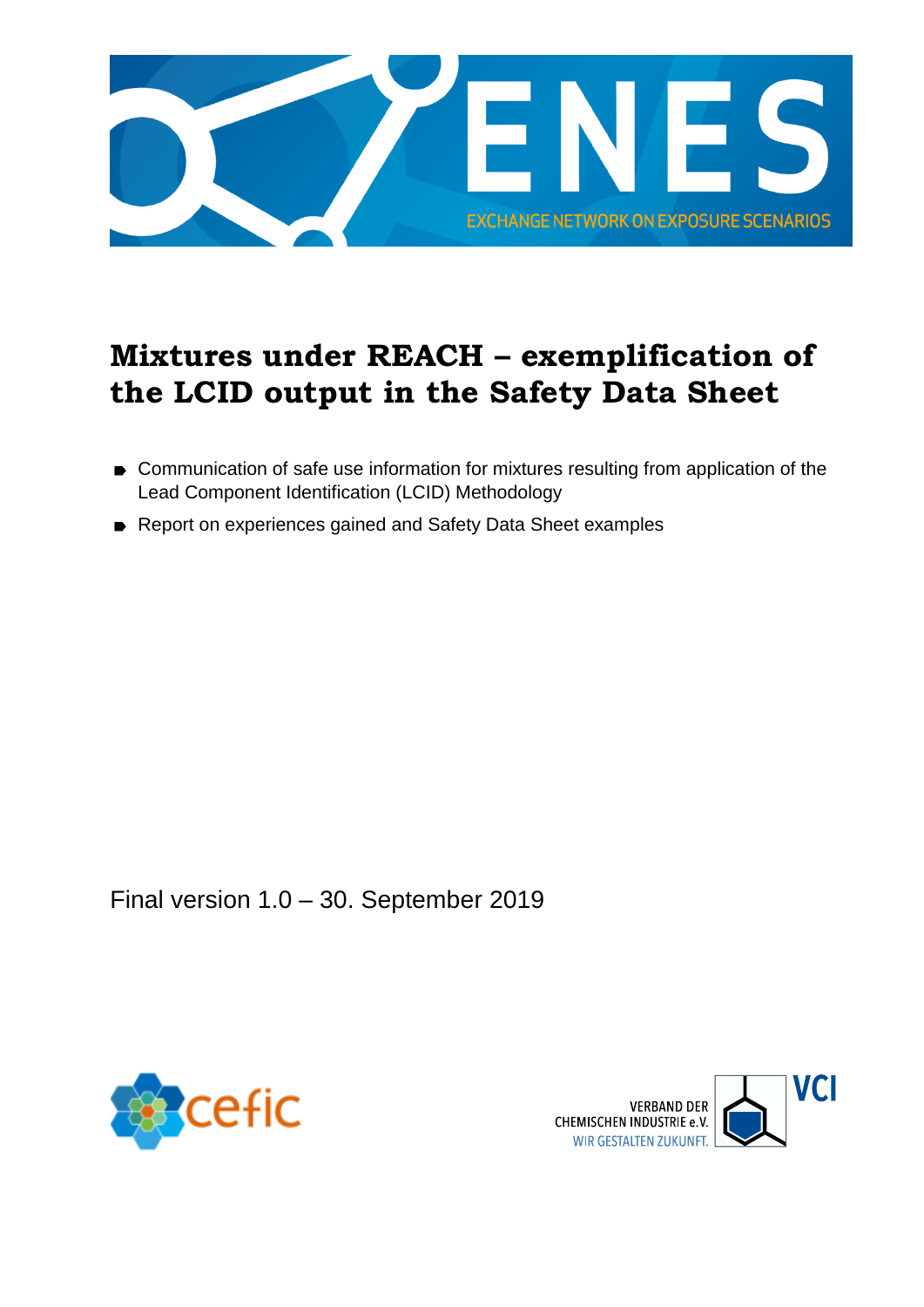This report provides guidance and examples of how the results from applying the Lead Component Identification (LCID) methodology<sup>1</sup> can be incorporated into a mixture Safety Data Sheet ("SDS"). It is a contribution to the "ENES Work Programme to 2020"<sup>2</sup> .

#### *Conditions of use and disclaimer*

*The project whose deliverables are explained in this report including safety data sheet fragments has been performed by a Task Force led by Cefic (The European Chemical Industry Council) and VCI (Verband der Chemischen Industrie e.V.) involving experts from industry, trade associations, SDS authoring service provider and the European Chemicals Agency ECHA, September 2019.*

*Copying is authorised, except for commercial purposes, provided that the source is mentioned and acknowledged.*

*The content of this report and examples included are based on the understanding of the situation as of today and updates may be required in the future.* 

*Each party may decide to use or not use these deliverables based upon their own decision-making criteria. Whilst the information is provided in utmost good faith and has been based on the best information currently available, it is to be relied upon at the user's own risk. No representations or warranties are made with regards to its completeness or accuracy and no liability will be accepted by anyone having prepared this report, including Cefic, VCI and its members, for damages of any nature whatsoever resulting from the use of or reliance on the information.* 

*This does not apply if damage was caused intentionally or by gross negligence by Cefic or VCI or by parties assisting them or in case of bodily harm and damage caused to health or life.*

<sup>1</sup> [REACH Practical Guide on Safe Use Information for Mixtures under REACH. The Lead Component](https://www.vci.de/vci/downloads-vci/publikation/vci-cefic-practical-guide-safe-use-information-for-mixtures-under-reach-lcid-methodology.pdf)  [Identification \(LCID\) Methodology, Cefic/VCI. Final version 6.1.1 –](https://www.vci.de/vci/downloads-vci/publikation/vci-cefic-practical-guide-safe-use-information-for-mixtures-under-reach-lcid-methodology.pdf) 31 August 2018: [https://cefic.org/app/uploads/2016/03/Practical-Guide-Safe-Use-Information-for-Mixtures-under-](https://cefic.org/app/uploads/2016/03/Practical-Guide-Safe-Use-Information-for-Mixtures-under-REACH_v6-1-1.pdf)[REACH\\_v6-1-1.pdf](https://cefic.org/app/uploads/2016/03/Practical-Guide-Safe-Use-Information-for-Mixtures-under-REACH_v6-1-1.pdf)

<sup>2</sup> See Action 4.2;<http://echa.europa.eu/about-us/exchange-network-on-exposure-scenarios>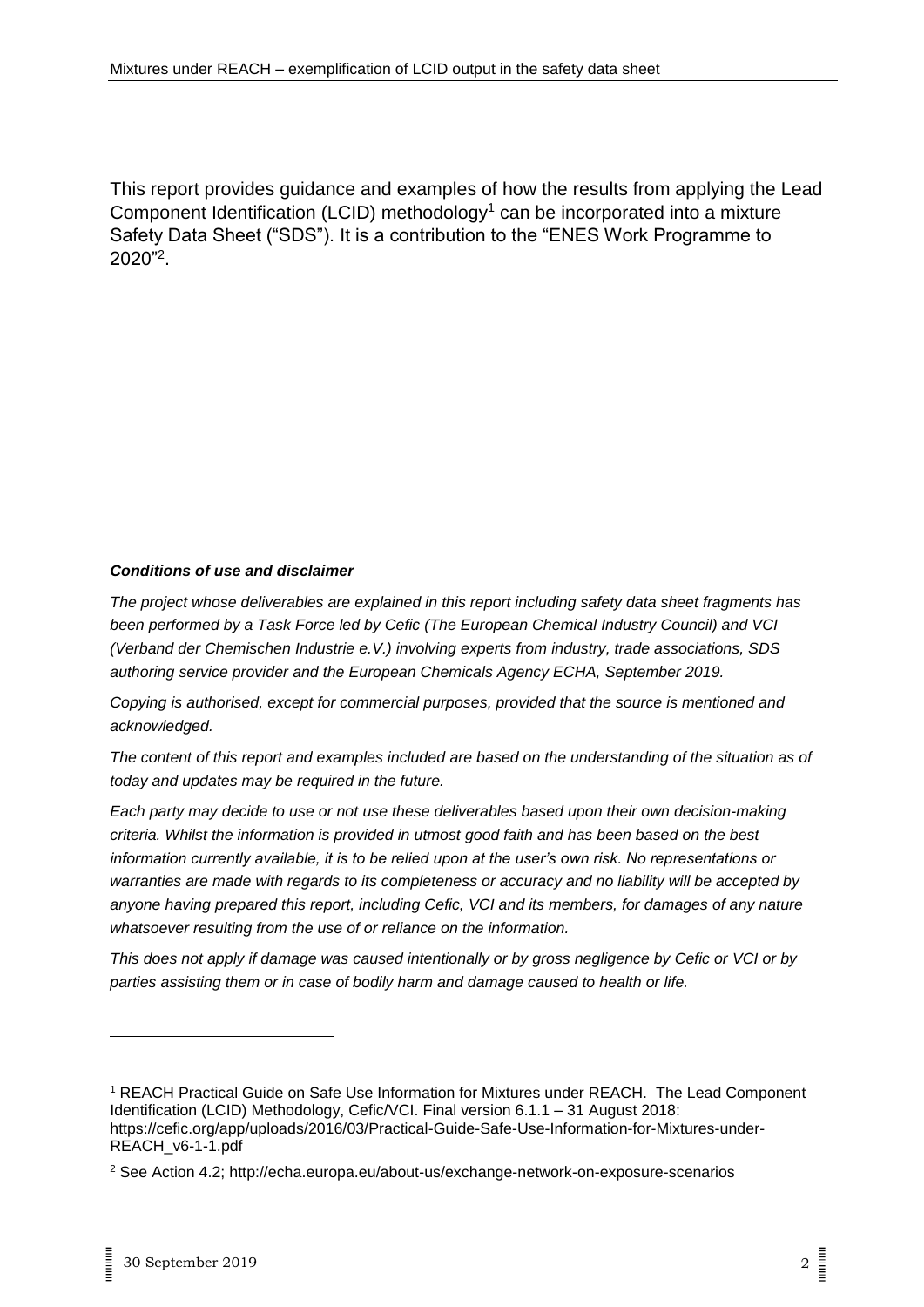### Table of Content

#### **Mixtures under REACH – [exemplification of the LCID output in the](#page-0-0)  [safety data sheet](#page-0-0)**

| 1.   |                                                                                |  |
|------|--------------------------------------------------------------------------------|--|
|      |                                                                                |  |
| 1.2. |                                                                                |  |
| 2.   |                                                                                |  |
| 2.1. |                                                                                |  |
| 2.2. | Options - safe use information in the mixture SDS and/or its annex9            |  |
| 2.3. |                                                                                |  |
|      | 3. Communication of safe use information for end-uses in the SDS or in an      |  |
| 3.1  | Aspects for deciding on embedding safe use information in the main body        |  |
|      |                                                                                |  |
|      |                                                                                |  |
| 3.2  |                                                                                |  |
| 3.3  |                                                                                |  |
|      |                                                                                |  |
|      |                                                                                |  |
|      |                                                                                |  |
|      |                                                                                |  |
|      |                                                                                |  |
|      |                                                                                |  |
|      |                                                                                |  |
| 4.   |                                                                                |  |
| 4.1  | Consolidation of data/information resulting from applying the LCID             |  |
| 4.2  | Concentration based adjustment of data/information from ESs received 29        |  |
| 4.3  | Adaptation of data/information resulting from applying the LCID methodology 30 |  |
| 4.4  |                                                                                |  |
| 5.   |                                                                                |  |
| 6.   |                                                                                |  |
|      | Annex A1 - A7 (Examples)                                                       |  |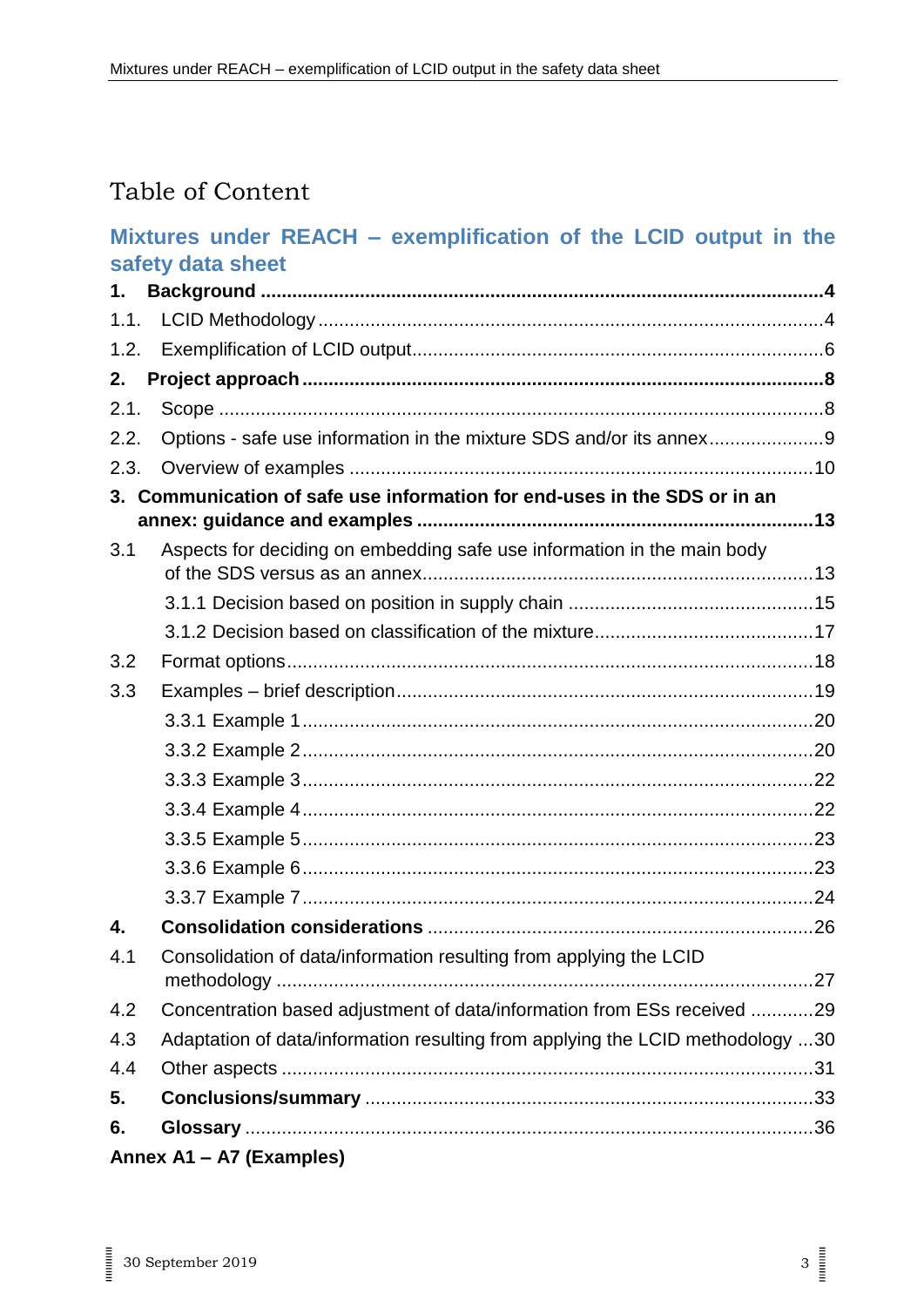# <span id="page-3-0"></span>1. Background

As a follow-up to the CSR/ES Roadmap, and under the ENES Work Programme (2017 - 2020), contributors were requested to focus on raising awareness of the systems and programs they developed as part of the Roadmap. To this end, this document's purpose is to provide practical guidance and examples how the results from the application of the Lead Component Identification (LCID) methodology might be communicated in the safety data sheet (SDS) of a mixture.

As set forth under Art. 31 of REACH, suppliers of hazardous mixtures must comply with SDS requirements. In doing so, according to Art. 31 para. 7 any downstream user shall include relevant exposure scenarios from the safety data sheet supplied to him when compiling his own (mixture) SDSs for identified uses.

This document provides explicit guidance and examples related to this task as well as more practical recommendations based on experiences gained to date. The LCID methodology is provided in detail in a separate document (Practical Guide<sup>3</sup>). Focus here is on how the safe use information (i.e., operational conditions (OCs) and risk management measures (RMMs))<sup>4</sup> from the relevant components identified by the LCID methodology might be consolidated and communicated to DUs.

Methodological details and rules, for example how to derive Lead Components, are out of scope of this report; please refer to the Practical Guide for such information. However, if such methodological aspects are necessary to better understand the appropriate guidance, then such details are addressed. The same applies where mention may be made to deliverables from other projects, e.g. SDS formats, where reference is made to the original source, but discussion is limited to its role in this exemplification project.

### <span id="page-3-1"></span>1.1. LCID Methodology

The Exposure Scenario (ES) concept was introduced by Regulation (EC) No. 1907/2006 (REACH)<sup>5</sup> as a new element in supply chain communication. The ES includes a description of conditions of safe use, the operational conditions and risk

<sup>3</sup> Practical Guide on LCID methodology: [https://cefic.org/app/uploads/2016/03/Practical-Guide-Safe-Use-](https://cefic.org/app/uploads/2016/03/Practical-Guide-Safe-Use-Information-for-Mixtures-under-REACH_v6-1-1.pdf)[Information-for-Mixtures-under-REACH\\_v6-1-1.pdf](https://cefic.org/app/uploads/2016/03/Practical-Guide-Safe-Use-Information-for-Mixtures-under-REACH_v6-1-1.pdf)

<sup>4</sup> As the definition of "exposure scenario" refers to a substance (according to REACH Art. 3 No. 37) the term "safe use information" is used in this report when information for a mixture results from inclusion of component's exposure scenarios in the mixtures safety data sheet. This terminology is not limited to this report but common practice under the ENES Work Programme.

<sup>5</sup> REACH regulation (EC) No 1907/2006:

http://eur-lex.europa.eu/legal-content/de/ALL/?uri=CELEX:32006R1907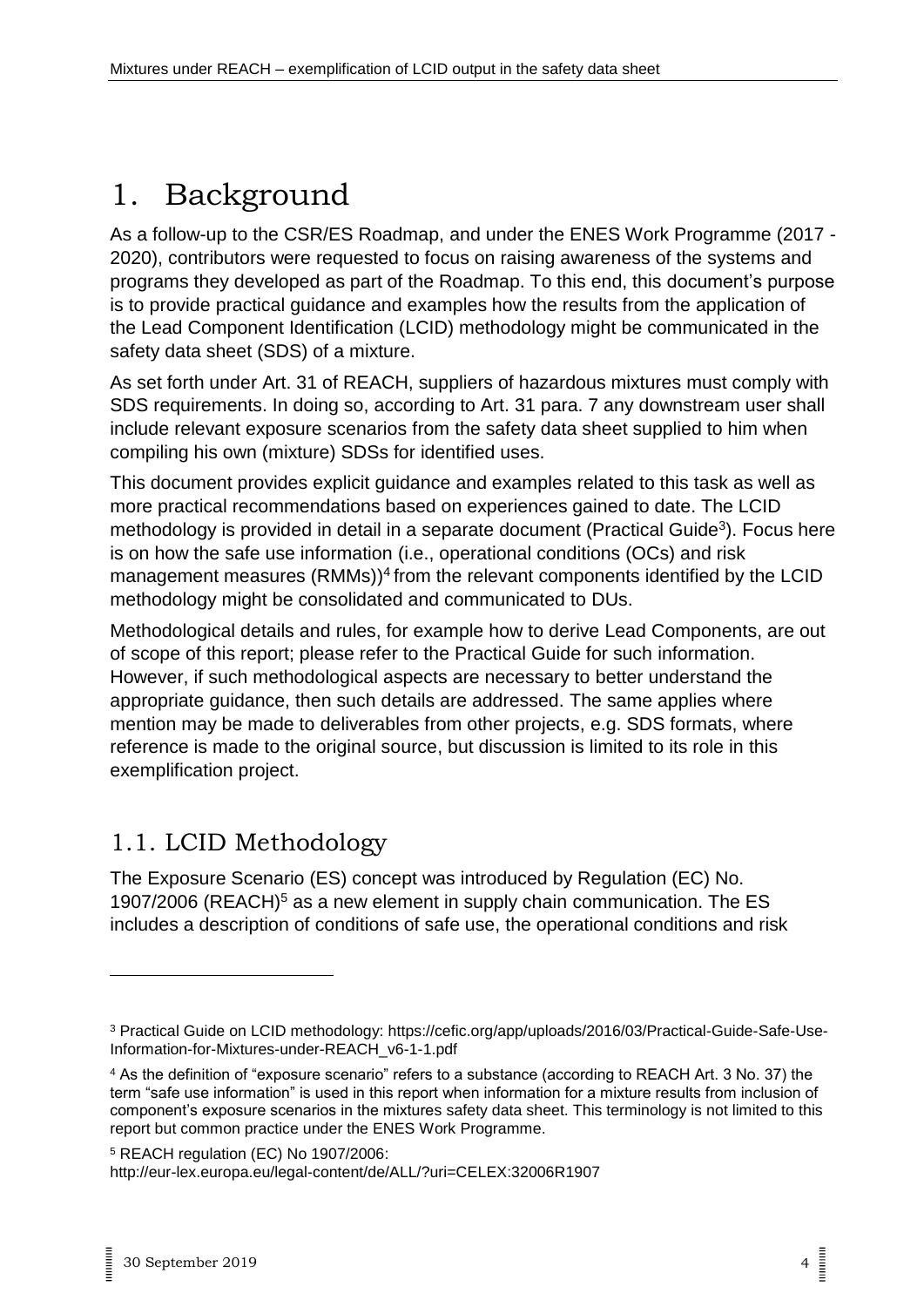management measures that shall be communicated to Downstream Users (DUs) of a substance along its various supply chains.

As most substances are usually used in producing mixtures, formulators need a way to include the component ES information received from their suppliers to derive safe use information for their mixtures – with the idea that this information be communicated to further DUs via SDSs.

Under the joint CSR/ES Roadmap umbrella of authorities and industry (Network of Experts: Chemical Safety Report/Exposure Scenario), a task force of Cefic (European Chemical Industry Council) and VCI (German Chemical Industry Association) developed a logical and technically defensible methodology for identification of the risk (management) driving components (lead components) in mixtures. This led to the creation of the Lead Component Identification (LCID) methodology.<sup>6</sup>

The underlying principle of the LCID methodology is that if the risks are controlled for the most hazardous component(s), then the risks from the other substances in the mixture are also likely to be controlled. The methodology relies on concentrations of the components, the DNELs and PNECs available from REACH registrations, the classification of the components of the mixture as communicated via extended SDSs, vapour pressure and biodegradability.

The LCID methodology considers the following cases, addressing both human health and environmental hazards:

- Carcinogens and mutagens (CLP Categories 1A, 1B and 2) that are non-threshold substances, and PBTs/vPvBs
- Classified substances with DNELs and PNECs
- Classified substances which lack DNELs or PNECs but have available other toxicity reference values or classifications (e.g. NO(A)EL, LD50 value, M-factor)
- Additive effects of substances that have similar modes of action and similar biological effects
- Substances with local effects (e.g. eye, skin, respiratory tract irritation/corrosivity and sensitisation)
- Ozone depleting potential
- Specific conditions affecting exposure (e.g. aerosol, embedding in a matrix)

The relevant mixture's components identified via the LCID method as potential risk driving ones include:

<sup>6</sup> Action 4.4 under CSR/ES Roadmap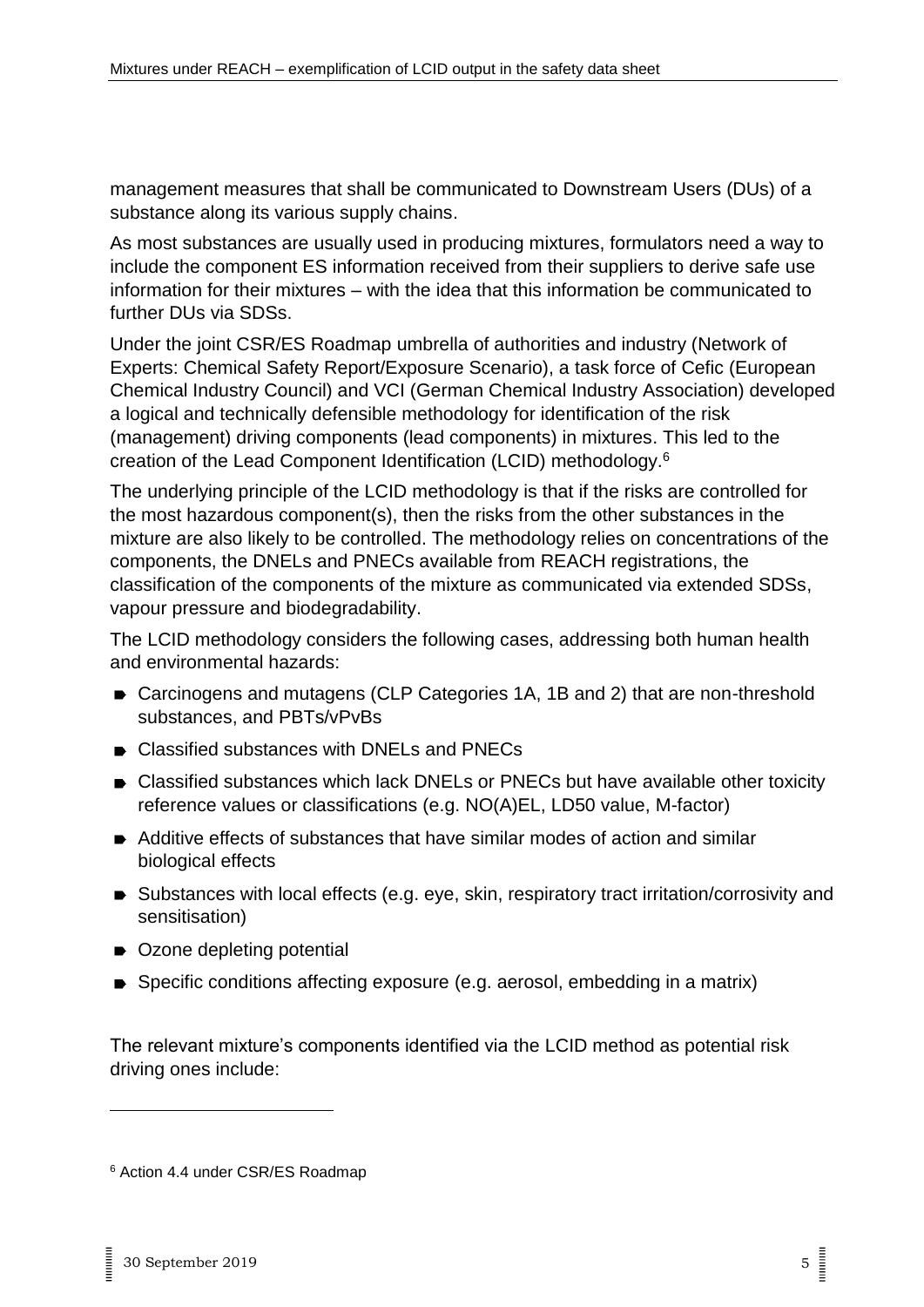- Priority substance(s): Carcinogens and mutagens (CLP Categories 1A, 1B and 2) related to Human Health (HH) and/or Environmental (ENV) hazards (PBTs/vPvBs ≥ 1 %)
- Lead Component(s) for the exposure routes and pathways: Human Health (inhalation, dermal, oral); Environment (involves air, water, soil); ozone hazard
- Components driving local effects for eye, skin, inhalation
- In addition, an Msafe, indicating the daily amount of material that can safely be handled within the boundaries of the use, might be calculated for the mixture based on the components' Msafe values.

The identification of relevant components is mainly done based on hazard. Exposure is considered when identifying the exposure scenario(s) of the above-mentioned components that are applicable to the relevant uses of the mixture.

In February 2016, the Cefic/VCI Mixtures Task Force published the "Practical Guide on Safe Use Information for Mixtures under REACH - The Lead Component Identification (LCID) Methodology"<sup>7</sup> . The Guide was updated by a corrigendum of August 2018. Chapters 1 to 6 introduce the topic and the concrete tasks that formulators need to carry out to derive safe use information for their mixtures. Chapter 7 explains how to identify Lead Components (as well as Priority Substances and components driving local effects). It includes a detailed workflow and descriptions of all steps, considerations and calculations to be performed. Test examples are provided in Annex III to demonstrate how the methodology can be applied in practice. Annex IV includes the technical rationale for decisions taken in this approach. A supplementary Excel-based tool was prepared to partly automate the methodology.<sup>8</sup> However, advanced automatisation requires inclusion of the approach in professional software applications.

### <span id="page-5-0"></span>1.2. Exemplification of LCID output

Workflows and calculations in the Practical Guide on the LCID methodology result in the listing of the relevant components mentioned above – the Priority Substances, Lead Components, components driving local effects. Related risk management measures are

<sup>7</sup> Practical Guide on LCID methodology:

<sup>&</sup>lt;sup>8</sup> These earlier deliverables were provided under the auspices of the Exchange Network on Exposure Scenarios (ENES) tasked with implementing actions identified under the joint CSR/ES Roadmap of authorities and industry. The development of the LCID methodology was a response to Action 4.4A of the Roadmap on mixtures: Support to formulators; Converting substance exposure scenarios into advice on the safe use of a mixture; Top-down approach.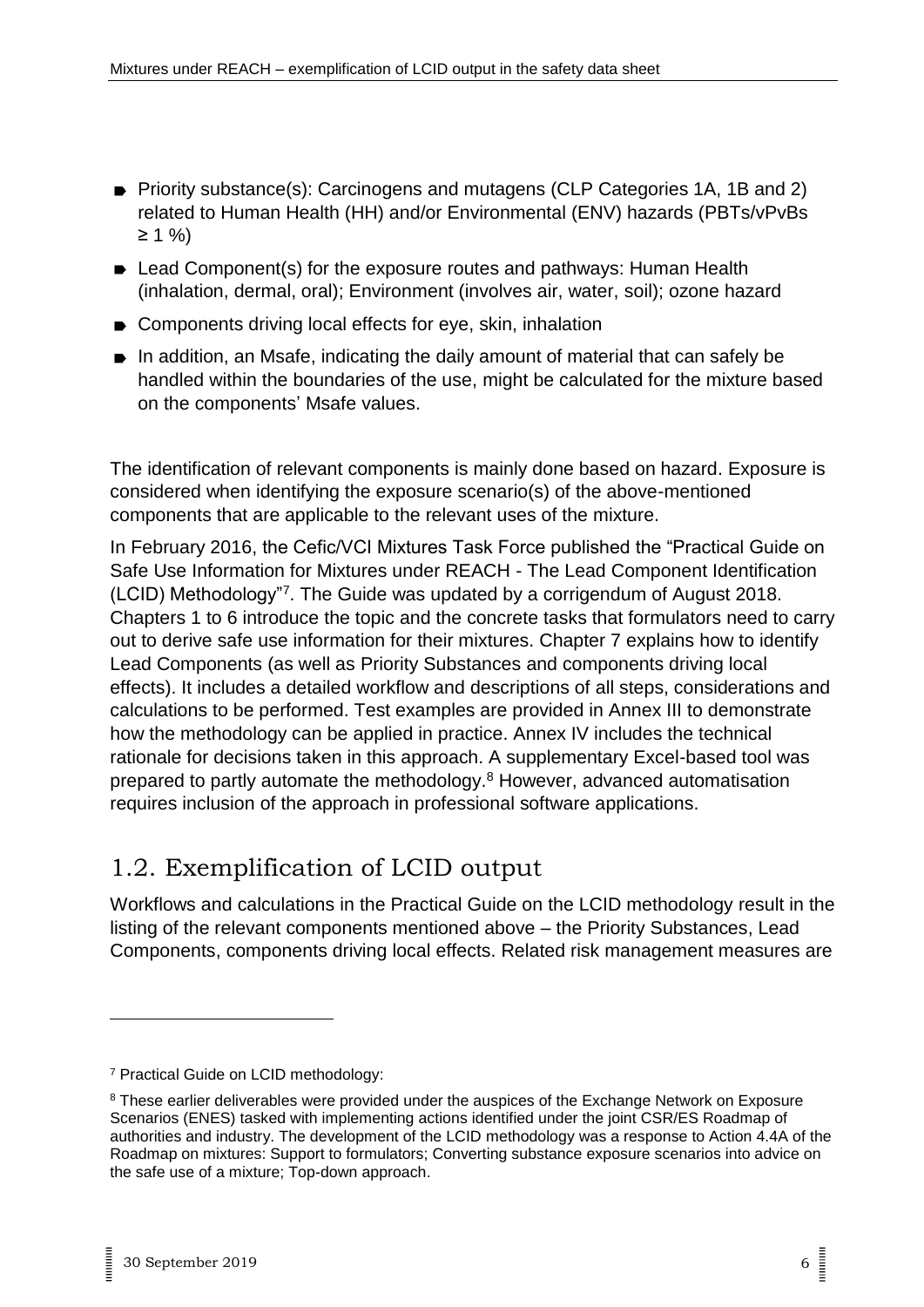addressed within the calculation templates. However, aspects on how to communicate safe use information, based on the results are not described in detail.

Therefore, this report is written to provide further guidance. For example:

- How to handle if the mixture has more than one identified use or contributing activities of a use have different conditions of use?
- How to consolidate data/information resulting from applying the LCID methodology?
- How to include safe use information by integration within the body of the SDS?
- How to include safe use information as an annex to the SDS?
- What terminology is appropriate and what level of detail?

The LCID methodology has been launched and now there is more experience in its implementation applying different authoring tools and formats. As a result, the authors of the Practical Guide were asked by industry representatives and the ENES Programme contributors to provide practical recommendations and examples with respect to such topics.

Thus, the goal of this report is to provide examples of how the output of applying the LCID methodology might be communicated via the SDS of a mixture, either integrated into the body of the SDS or an annex.

Any downstream user compiling a mixture's SDS has to check whether the intended use(s) of the mixture he formulates is (are) covered by the eSDS received from suppliers of the ingredient substances. This check is not detailed in this report as it is not specific to the application of the LCID methodology and depends on processes established in the respective company.<sup>9</sup>

<sup>&</sup>lt;sup>9</sup> See e.g. ECHA Guidance for downstream users, chapters 4 and 5 (Oct. 2014); [http://echa.europa.eu/documents/10162/23036412/du\\_en.pdf/9ac65ab5-e86c-405f-a44a-190ff4c36489](http://echa.europa.eu/documents/10162/23036412/du_en.pdf/9ac65ab5-e86c-405f-a44a-190ff4c36489)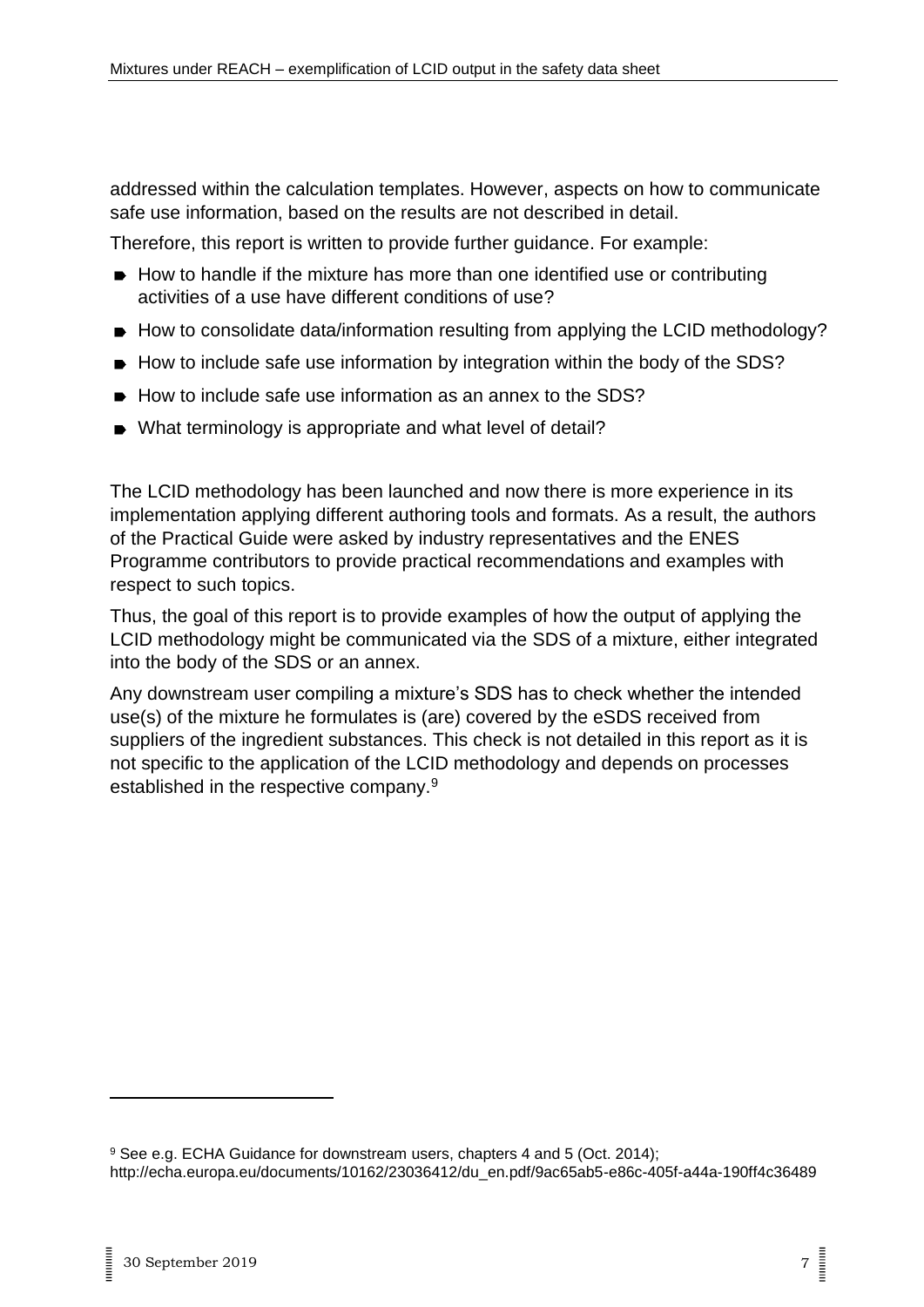# <span id="page-7-0"></span>2. Project approach

### <span id="page-7-1"></span>2.1. Scope

The starting point for this project was to compile actual or realistic examples of mixture SDSs generated by companies after having applied the LCID methodology, representing a diverse set of situations, including:

- Mixtures classified as hazardous to human health, environment, or both
- Safe use information integrated into the body of the SDS vs. as an annex
- Differences in SDS formats
- A variety of industries/applications (e.g. home care, coatings, automotive)
- A variety of different types of DUs (i.e. position in a supply chain), including formulators, industrial/professional users, end users
- Mixtures where there may be differing Lead Components based on exposure route

The project approach included the following tasks:

- Selection of case studies/project examples that cover different kinds of hazards, uses and communication options taking into account the aspects mentioned above
- Drafting of safety data sheet examples, whereas these include two parts
	- an introduction to each example to explain its characteristics, the data decisive for running the LCID method, the LCID output, and the option chosen for communication in the supply chain (in the body of the SDS or an annex to the SDS)
	- $\bullet$  the safety data sheet of the mixture itself. Thereby, parts of the SDS not relevant with regard to LCID application and communication of safe use conditions might be omitted

For more details see chapters 2.3 and 3.3.

• Produce a report that briefly introduces to the project, describes the project approach, the SDS examples and rationales for options chosen for communication of safe use information in the SDS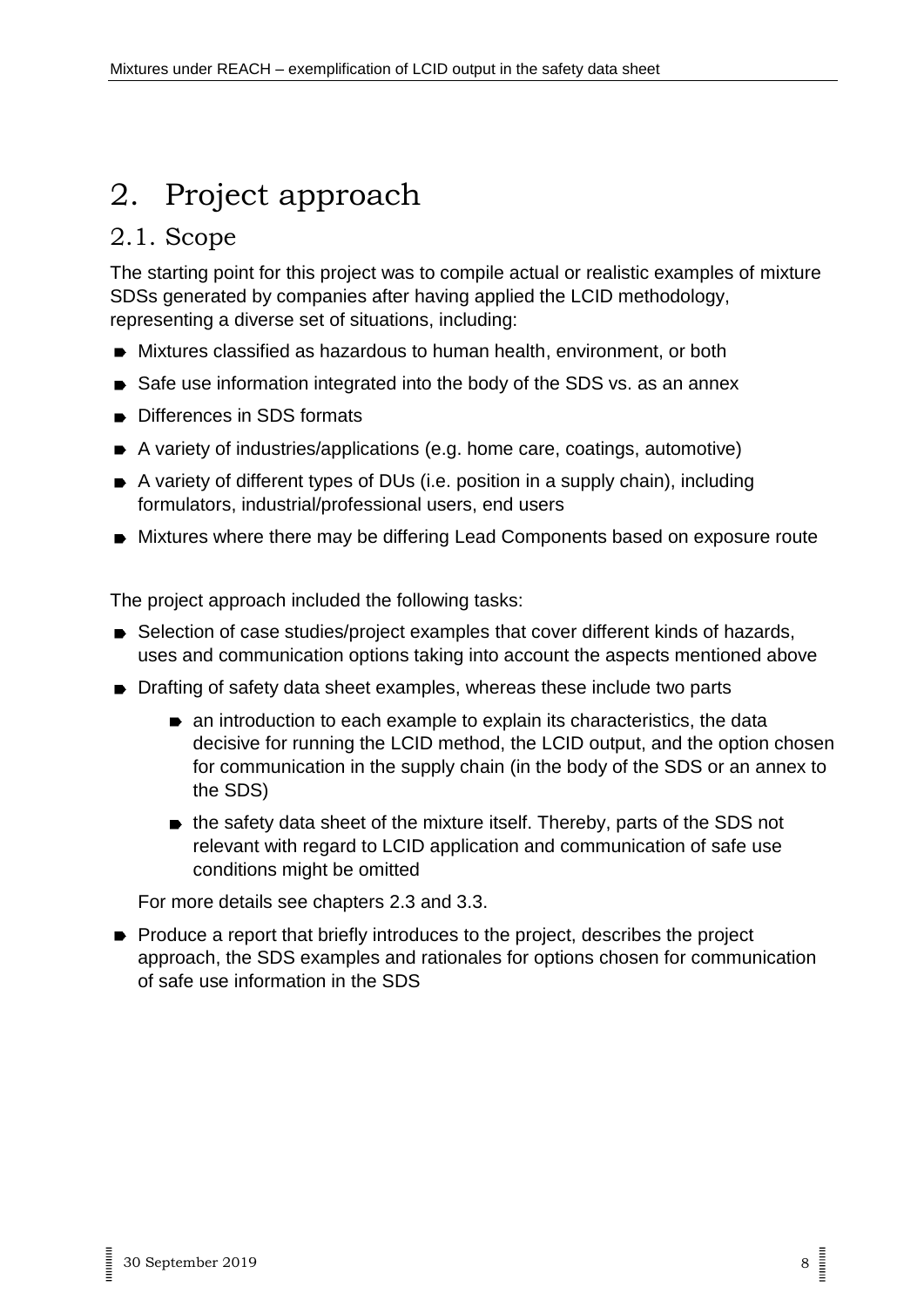This current project is a contribution to the ENES Work Programme until 2020", Action 4.2.<sup>10</sup>

Without any judgement on their relevance, the following topics and aspects are out of scope of this report:

Safe Use of Mixtures Information (SUMI) Package:

This package offers companies in a common industry (e.g. personal care, adhesives), a standardised way to communicate OCs and RMMs for end-uses. These conditions of use in the SUMI refer to a typical use of the product and they depend on the application rather than on its chemical composition. This approach is based on downstream sector use maps<sup>11</sup>.

Conformity check:

Guidance on how to perform a conformity check is not detailed in this report; such information is provided e.g. in ECHA's guidance for downstream users<sup>12</sup>.

### <span id="page-8-0"></span>2.2. Options - safe use information in the mixture SDS and/or its annex

If a registrant prepares an exposure scenario for a substance used in the supply chain, it is obligatory for him to communicate this exposure scenario. For DUs who prepare their own product SDSs, there is no legal obligation to prepare their own exposure scenarios if their uses are covered by the exposure scenarios of their component suppliers. For them it is, however, compulsory to include relevant information which they have received with the extended SDSs of their raw materials from their suppliers into their own safety data sheet for the mixture (REACH Art. 31.7). Once having established that the composition, uses and use conditions of the mixture are in line with the exposure scenarios received, the inclusion of ES information into the SDS for the mixture can be done in various ways:

1. Annex relevant exposure scenarios for the substances in the mixture as they are.

The exposure scenarios for relevant uses (uses corresponding to the uses of the mixture further down the supply chain) can be simply forwarded (without modification).

<sup>10</sup> ENES Work Programme until 2020: http://echa.europa.eu/de/-/enes-work-programme-improving-safeuse-of-chemicals-in-supply-chains-until-2020

<sup>&</sup>lt;sup>11</sup> ECHA webite "Use maps": http://echa.europa.eu/csr-es-roadmap/use-maps/concept

<sup>12</sup> ECHA Guidance: https://echa.europa.eu/guidance-documents/guidance-on-reach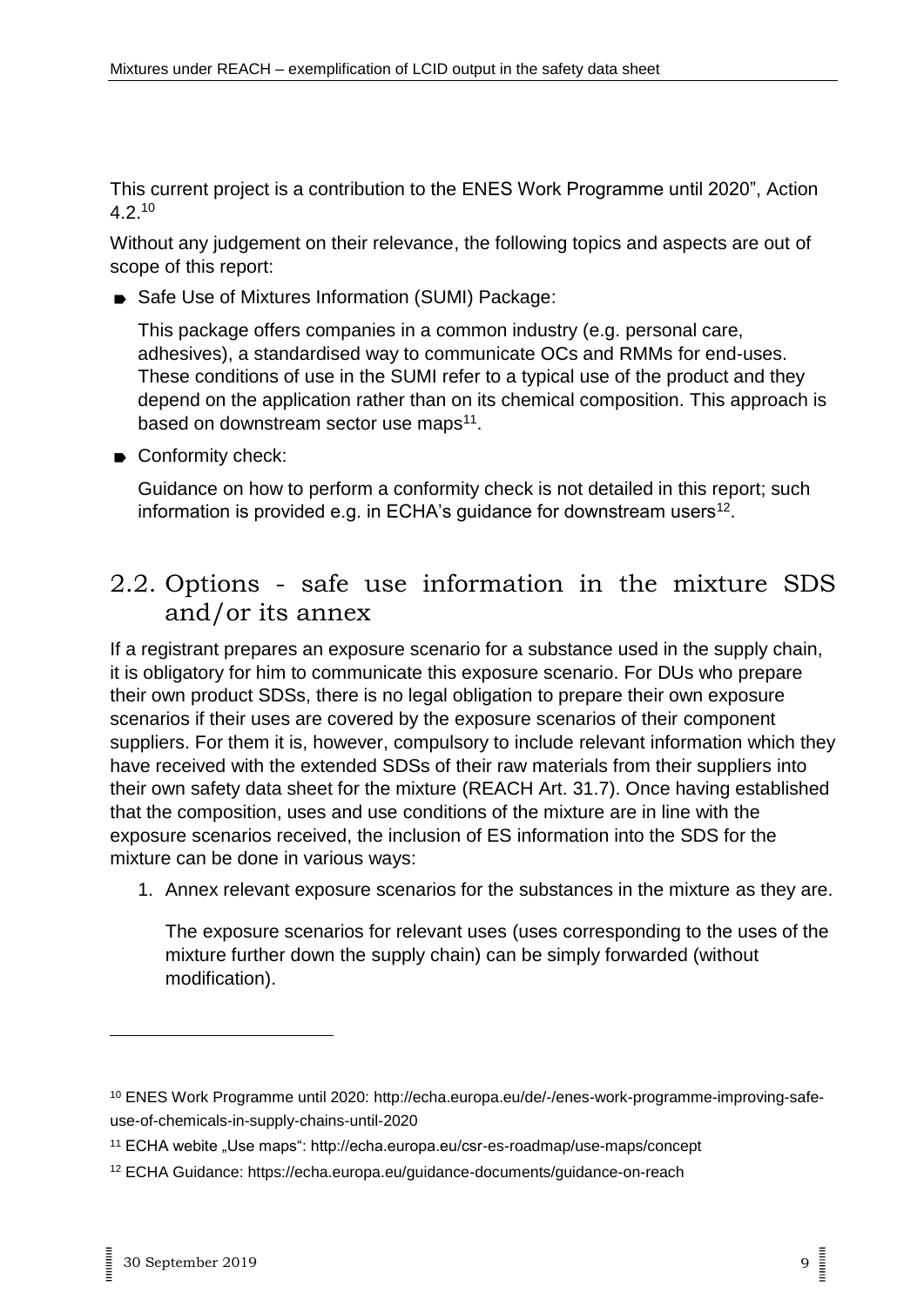Note: When forwarding the substances' exposure scenarios without any modification, the downstream user/formulator should ensure that the information in these ESs is consistent with the information in the main body of his mixture SDS. Otherwise, adaptation of the SDS main body may be needed.

- 2. Annex content-consolidated safe use information for the mixture to the SDS based on the received ESs for the ingredient substances. This information may be presented in an ES-like way, but also other formats and layouts are used in practise, as examples in this report exemplify. This should focus on OCs and RMMs differentiated according to activities where needed. This might include re-phrasing or re-formatting.
- 3. Integrate content-consolidated extract of the relevant information on OCs and RMMs from the received ESs in the relevant sections of the SDS for the mixture. This might include re-phrasing or re-formatting.
- 4. If the immediate DU is the formulator of a product to be offered or sold to the general public, he can use another option, i.e., extract, summarise and include the relevant information on OCs and RMMs in information that can be made available to the consumer/public. This option is possible only if no safety data sheet is mandatory.

As a matter of principle, it is a company's decision which of these options will be most appropriate for them. It may depend on their customers, and different options may even be used for different products. Some practical hints are already included in the Practical Guide.

In this report, we share in Chapter 3 further considerations and / or recommendations of the different options and their preferred domains of applicability.

### <span id="page-9-0"></span>2.3. Overview of examples

Project examples have been elaborated to show how safe use information derived by applying the LCID methodology can be communicated in a SDS of a mixture.

Focus is on showing how such input data and results from applying the methodology may be consolidated, where to place such information and in which format/layout to present the information. Also hints regarding appropriate terminology are included, e.g. using standard phrases or sector-specific terminology.

The examples cover a variety of situations as explained previously. Generally, for the SDSs in which the safe use information is embedded into the body of the SDS, sections 1, 2, 3, 7, 8, 9 and 16 of the mixtures' SDS are shown. If in an annex, then the annex is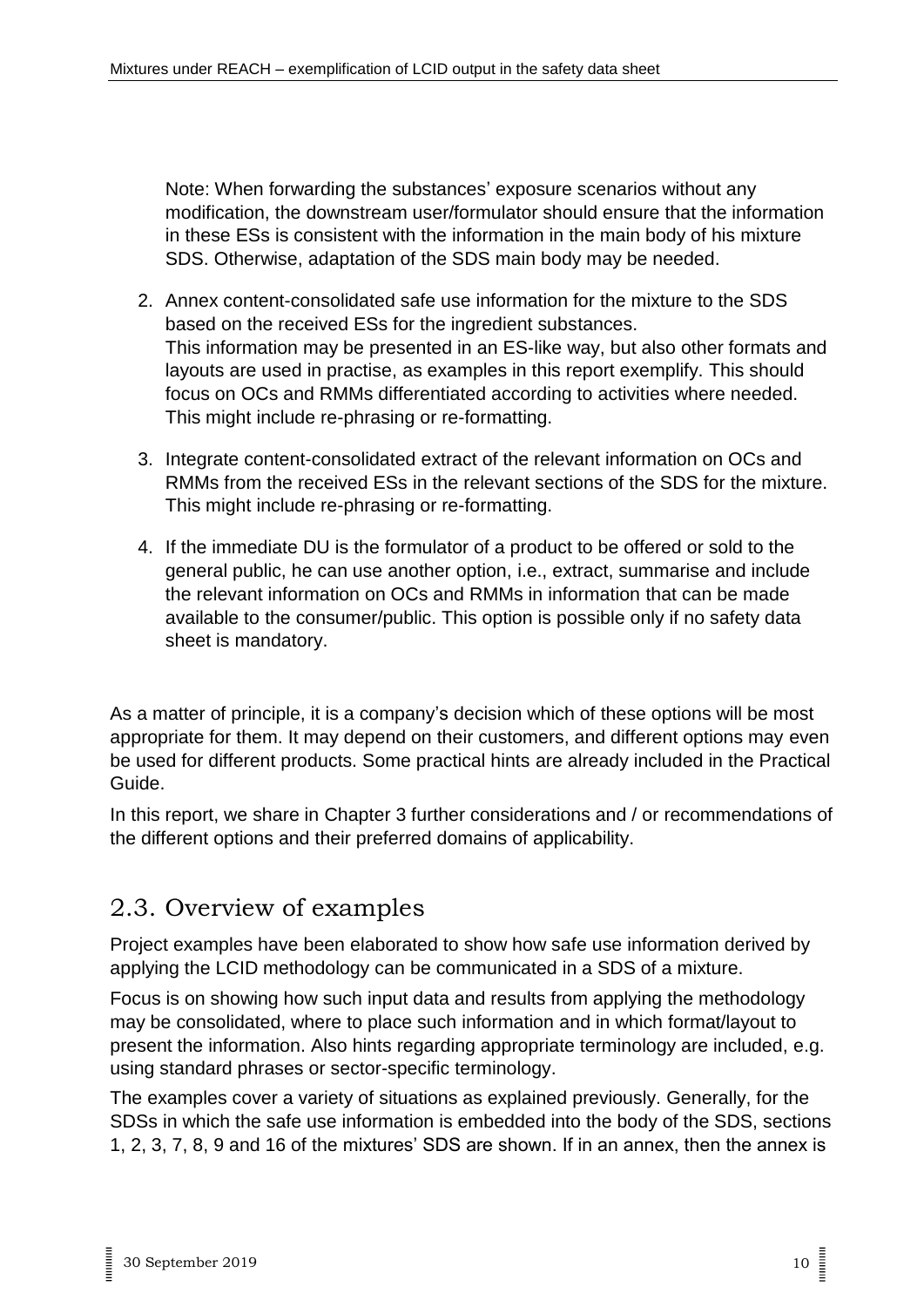displayed. Thereby, the actual phrases are generally dictated by the capabilities of the contributing organisation's SDS authoring system.

Table 1 provides an overview of the characteristics of the project examples. Details regarding current practice in the decision-making steps of authoring the examples as well as rationales are provided in the Chapter 3.

The examples themselves are provided as an appendix to this report. Each example consists of an introduction and then a display of the SDS excerpt under discussion. The data resulting from applying the LCID methodology are highlighted by a green-coloured outline.

The introduction of each example includes:

- Purpose of the example
	- **Information on the mixture: composition/concentration of components,** classification, use
	- Hazardous substances entering in the composition of the mixture: DNEL(s), PNEC(s) or other limit values and further environmental parameters of the components and their classification according to the CLP regulation
- Outcome of the LCID methodology, as applicable
	- Priority substance(s) Human Health (HH) and/or Environment (ENV)
	- Lead Component(s) HH inhalation, HH dermal, HH oral, environment, ozone hazard
	- Components driving local effects for eye, skin, inhalation
	- $\blacksquare$  Re-calculated Msafe
- OCs and RMMs associated with the Priority Substances, Lead Components and components driving local effects for the selected use of the mixture
- Consolidated OC/RMM for inclusion in the mixture SDS
- Comments on the decision-making processes

The SDS except that is displayed includes, as applicable, the sections where the safe use information is embedded, or the annex itself. The reproduction of other SDS sections might be limited to their headers, omitting further details.

It is also worth mentioning that the examples presented in this report provide options on how a meaningful communication can be achieved, but in no way set any standards nor prescribe any mandatory rules.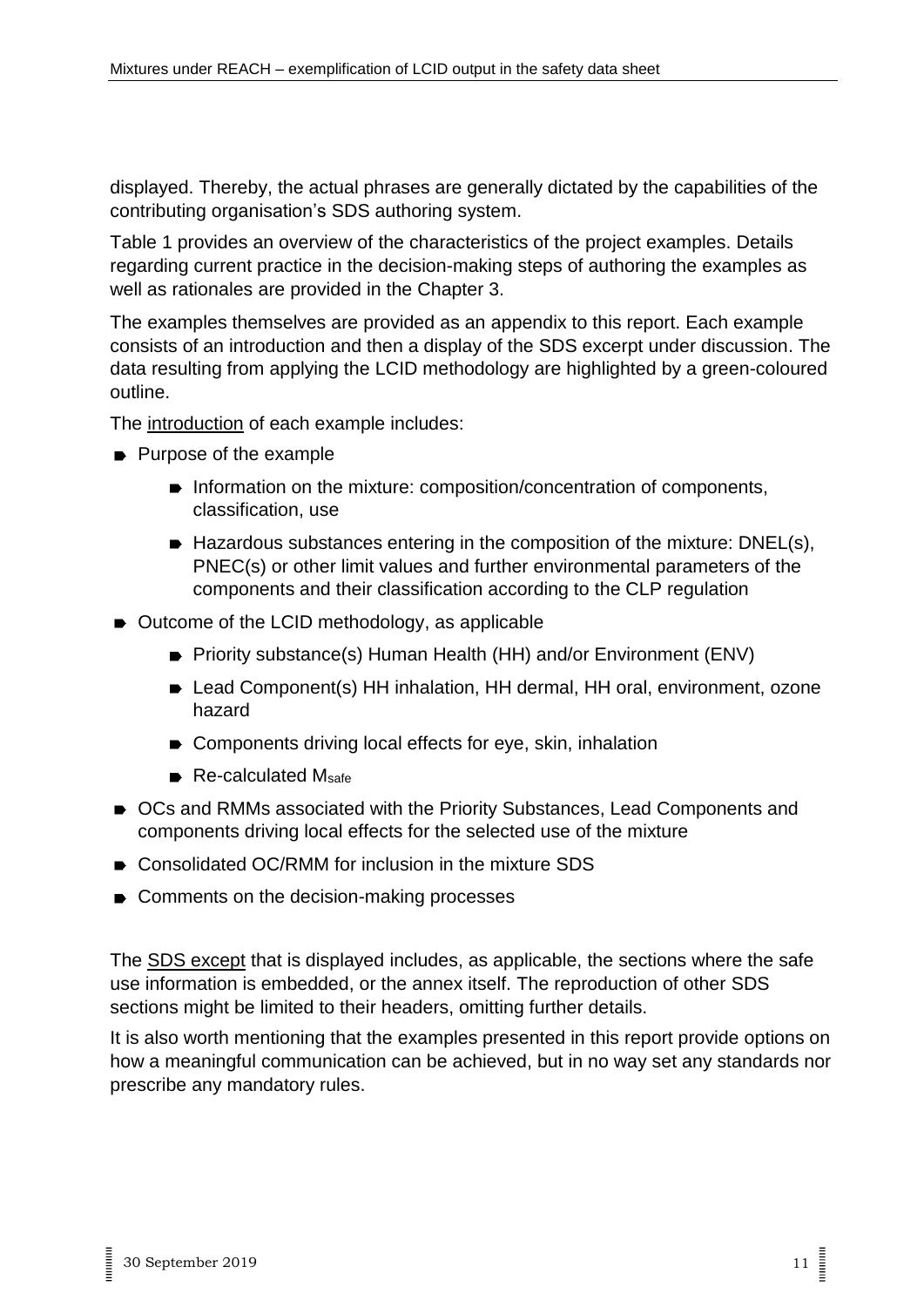| <b>Example number</b>                                                                                                | $1a*$                    | 1 <sup>h</sup>                | $2a*$                     | $2b*$                         | $\overline{\mathbf{3}}$                         | $\overline{4}$                                  | 5a                       | 5 <sub>b</sub>  | 6a                           | 6 <sub>b</sub>               | $\overline{7}$                 |
|----------------------------------------------------------------------------------------------------------------------|--------------------------|-------------------------------|---------------------------|-------------------------------|-------------------------------------------------|-------------------------------------------------|--------------------------|-----------------|------------------------------|------------------------------|--------------------------------|
| <b>Type of mixture</b>                                                                                               | Cleaning<br>agents       | Cleaning<br>agents            | <b>Solvent</b><br>mixture | <b>Solvent</b><br>mixture     | <b>Polyol for</b><br><b>Production</b><br>of PU | <b>Polyol for</b><br><b>Production</b><br>of PU | <b>Coatings</b>          | <b>Coatings</b> | <b>Antifreeze</b><br>Coolant | <b>Antifreeze</b><br>Coolant | <b>Resins</b>                  |
| Mixture destination                                                                                                  | End use                  | End use                       | End use                   | End use                       | End use or<br>formulation<br>of mixtures        | End use or<br>formulation<br>of mixtures        | End use                  | End use         | End use                      | End-use                      | End use                        |
| Range of uses                                                                                                        | Narrow (1)               | Narrow (1)                    | Narrow (1)                | Narrow (1)                    | No info                                         | Wide (5),<br>3 shown                            | Narrow (1)               | Narrow (1)      | Narrow                       | Narrow                       | Narrow (1)                     |
| Range of contributing activities                                                                                     | Broad (9)                | Broad (9)                     | Narrow (1)                | Narrow (1)                    |                                                 | Broad (14)                                      | Broad (10)               | Broad (10)      | Broad (8)                    | Broad (8)                    | <b>Broad</b>                   |
| Mixture classification for human<br>health local effects                                                             | Yes                      | Yes                           | No                        | No                            | Yes                                             | No                                              | Yes                      | Yes             | No                           | No                           | Yes                            |
| Mixture classification for human<br>health systemic effects                                                          | Yes                      | Yes                           | <b>No</b>                 | <b>No</b>                     | No                                              | Yes                                             | Yes                      | Yes             | Yes                          | Yes                          | Yes                            |
| Mixture classification for<br>environment                                                                            | No                       | No                            | Yes                       | Yes                           | No                                              | No                                              | Yes                      | Yes             | No                           | No                           | Yes                            |
| Number of risk driving<br>components** identified with<br>the LCID method                                            | $\overline{2}$           | $\overline{2}$                | $\mathbf{1}$              | $\mathbf{1}$                  | $\overline{2}$                                  | $\overline{2}$                                  | $\overline{2}$           | $\overline{2}$  | $\overline{2}$               | $\overline{2}$               | $\overline{2}$                 |
| The uses and/or contributing<br>activities in the ES for the Lead<br>Components are described in a<br>similar manner | N/A                      | N/A                           | N/A                       | N/A                           | N/A                                             | No                                              | Yes                      | Yes             | No                           | No                           | No                             |
| Conditions of use in the ES for<br>the Lead Components expressed<br>in similar manner                                | N/A                      | N/A                           | N/A                       | N/A                           | N/A                                             | <b>No</b>                                       | Yes                      | Yes             | <b>No</b>                    | <b>No</b>                    | <b>No</b>                      |
| Way of including component ES<br>info                                                                                | Embedded                 | Attached                      | Embedded                  | Attached                      | Embedded                                        | Attached                                        | Attached                 | Embedded        | Embedded                     | Attached                     | Attached                       |
| Conclusion (preference for<br>annex or main body or no<br>preference)                                                | No preference            |                               | No preference             |                               | N/A                                             | N/A                                             | Attached                 |                 | Attached                     |                              | N/A                            |
| Processing of OCs/RMMs of two<br>or more risk driving<br>components**                                                | Consolidated             |                               | N/A                       |                               | Consolidated                                    | Consolidation<br>of contribu-<br>ting scenarios | Consolidated             |                 | Consolidated                 |                              | <b>Not</b><br>consolidated     |
| Attachment format/style (if<br>relevant); ES-like refers to styles<br>applied for substances so far                  | $\overline{\phantom{a}}$ | Company<br>style, ES-<br>like | $\overline{\phantom{a}}$  | Company<br>style, ES-<br>like | Not relevant                                    | Company<br>style, ES like                       | CHESAR style,<br>ES-like |                 | N/A                          | <b>DUCC SUMI</b><br>style    | Tabulated<br>format            |
| Contributing activities expressed<br>with:                                                                           | $\overline{\phantom{a}}$ | PROC name                     | $\overline{\phantom{a}}$  | ERC name                      | None                                            | List of PROCs                                   | Generic name             | Generic<br>name | N/A                          | PROC name                    | Sector-specific<br>terminology |

Legend: N/A = not applicable; PU: Polyurethane, \*: Examples 1 and 2 were already addressed in the Practical Guide (Annex III) as examples 2 and 8; \*\*: risk driving components – Priority Substances, Lead Components and/or substances classified for human health local effects

Table 1: Overview of the characteristics of the project examples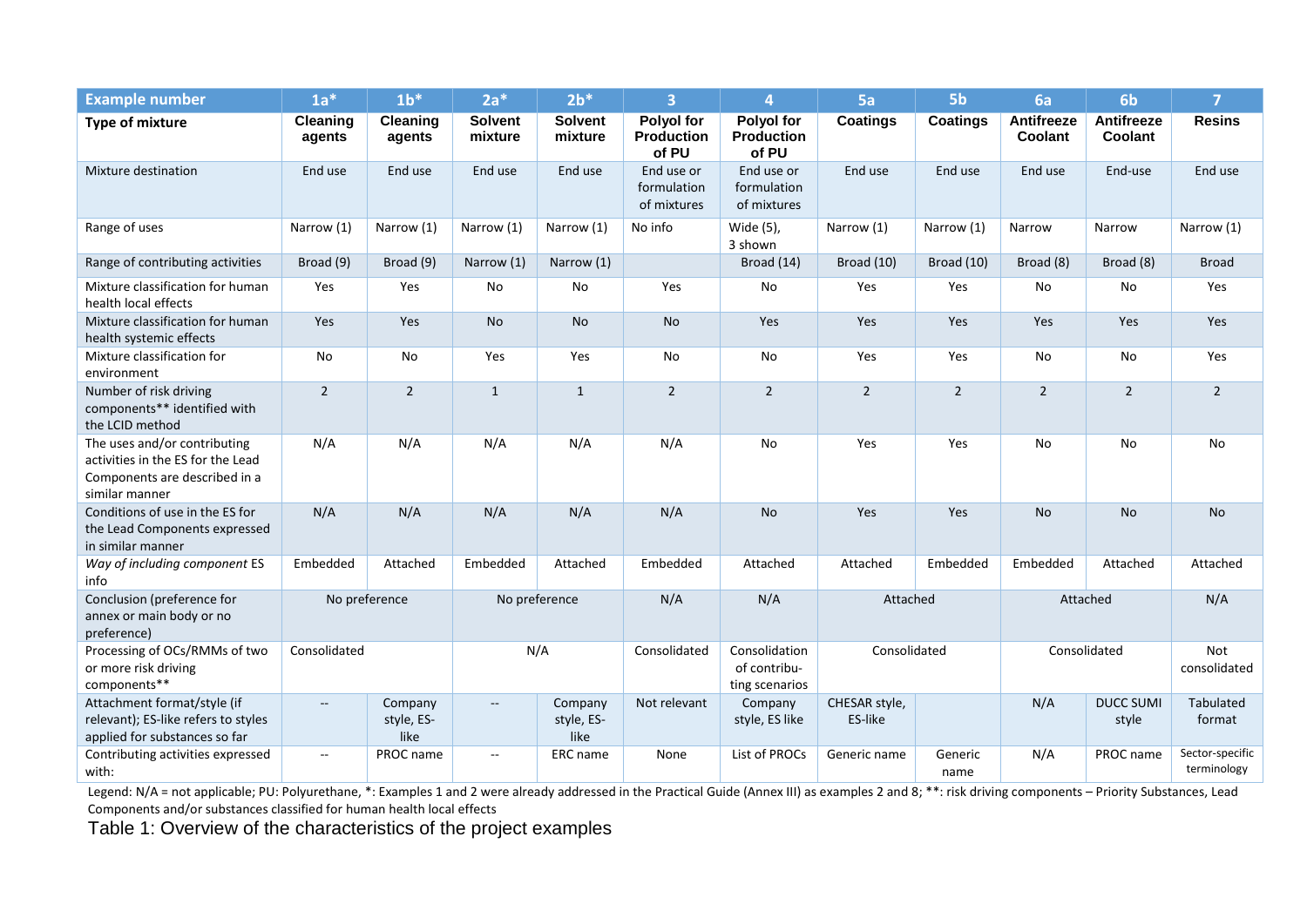## <span id="page-12-0"></span>3. Communication of safe use information for end-uses in the SDS or in an annex: guidance and examples

### <span id="page-12-1"></span>3.1 Aspects for deciding on embedding safe use information in the main body of the SDS versus as an annex

Safe use information on mixtures needs to be communicated down the supply chain. As mentioned earlier, this can be done by embedding the information into the main body of the SDS or by annexing the information in a format best suited to the recipient and author of the SDS. This can be obviously influenced by the authoring tool used and the target audience but there are other factors worth considering in making such decisions.

One of the points of consideration is where the user is placed in the supply chain as this influences the preferences of customer and supplier. Further, the number and variety of OCs and RMMs may affect the decision in addressing placement of safe use information for the SDS (see 3.1.1).

A different approach might be to decide based on the hazards associated with the mixture (see 3.1.2). While local effects like e.g. serious eye damage can generally be handled by personal protective equipment (PPE) for all uses, systemic effects will often have to be addressed more task specific.

The flow chart below summarizes the key questions to decide if the safe use information for a mixture could be embedded in the mixture SDS core body (sections 1 – 16) or should better be annexed to it. Further details are provided in the chapters below. Overall, the main driver for the decision is the need for differentiating control measures across uses and/or contributing activities.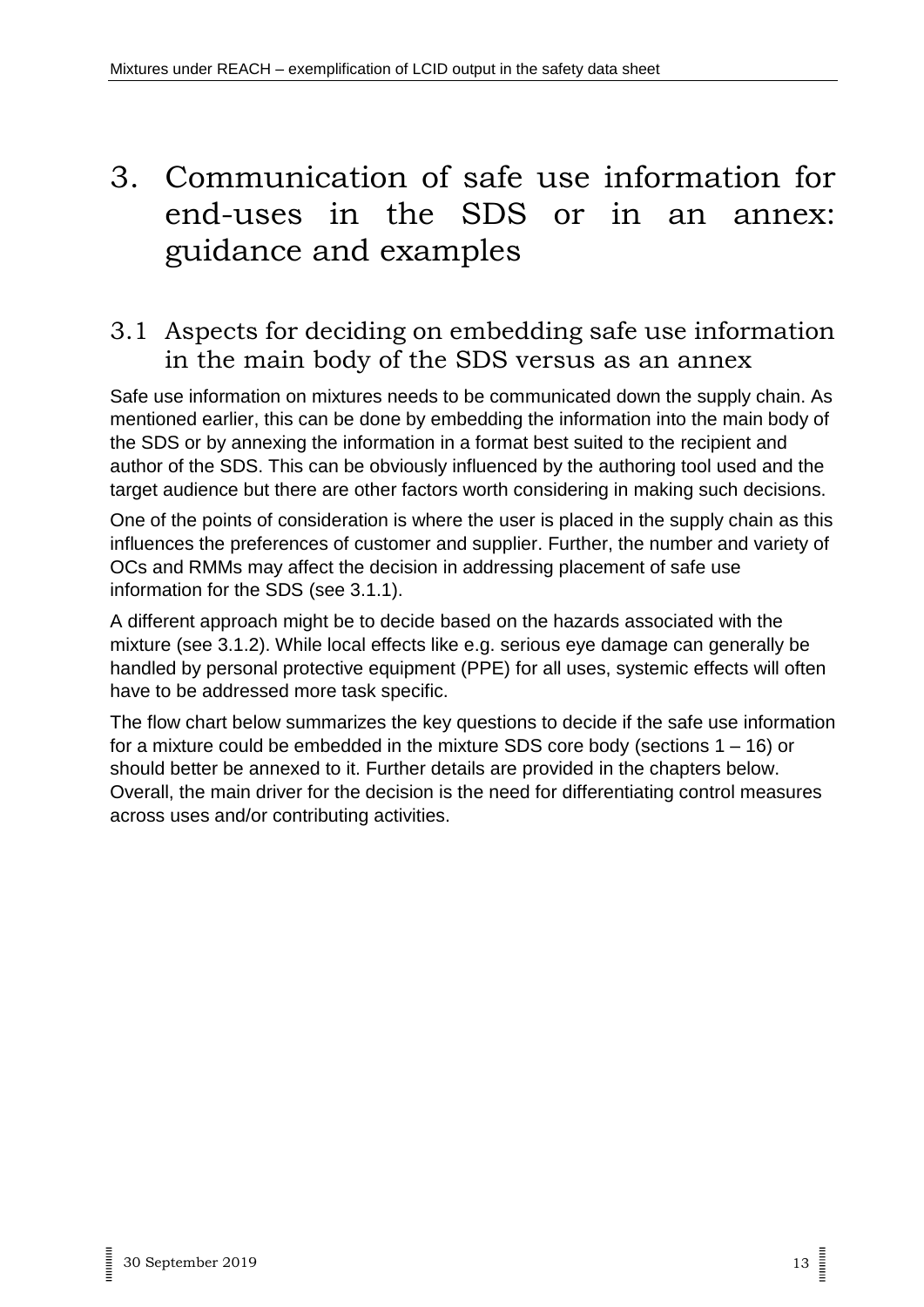

Figure 1: Key questions to decide to annex or embed the safe use information to/in the mixture SDS<sup>13</sup>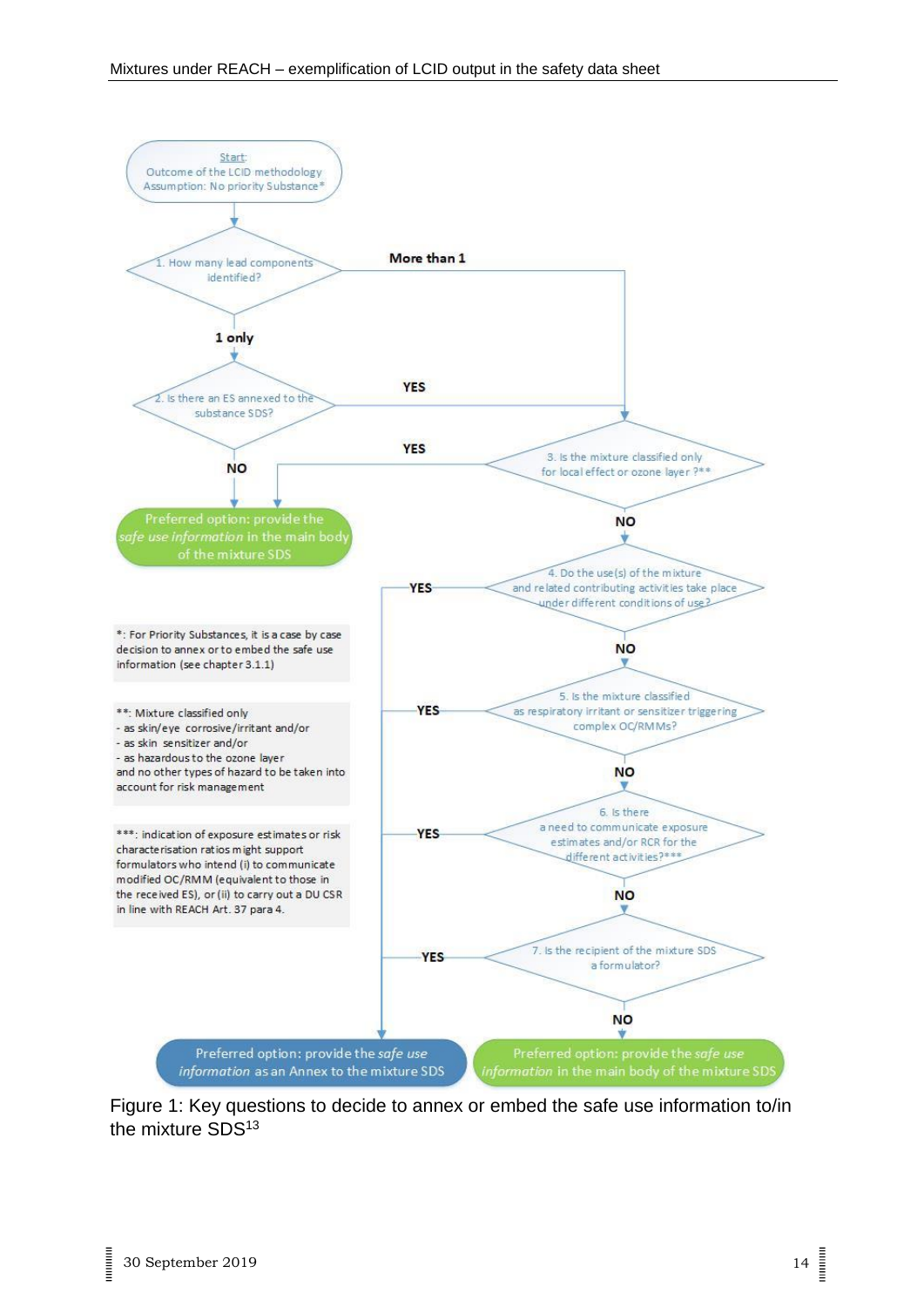#### <span id="page-14-0"></span>**3.1.1 Decision based on position in supply chain**

One criterion for the decision to embed the safe use information for a mixture in the main body of the SDS or to provide it in an annex is the position in the supply chain. Aspects which are connected to this include the following:

- The intended audience of the SDS
- **■** The number of relevant uses
- The variety of RMMs and OCs for the contributing activities

#### The intended audience of the SDS

Scope and preferences of the audience of the SDS can vary considerably. Examples might be:

- End users may favour other approaches compared to companies further up the supply chain which generate mixtures to produce other formulations ("mixtures for use in mixtures")
- Professional workers might prefer a different format than industrial workers supported by HSE managers.
- Preferences might depend on the sector to which the mixture is supplied

If a mixture is supplied to another formulator, providing an annex with safe use information (consolidated ES(s) or ES(s) for the identified Lead Components of the mixture and covering relevant uses) will often be the best option. Formulators will often prefer an annex to embedding the safe use information into the core SDS. One reason is that formulators are usually familiar with the concept and format of exposure scenarios from substance eSDSs. Moreover, an annex with information in a format similar to a substance's exposure scenario gives formulators more flexibility, e.g. for using the information after identifying the new mixture's Lead Component, for determining appropriate OCs and RMMs when creating the SDS for their own mixture, or for applying scaling.

In many cases, formulators might even wish to have forwarded entire substance ES information with the mixture SDS. Here, LCID might be an option to have a more concise annex compared to forwarding the ESs of all hazardous components. By annexing the ES of the priority and/or lead components only, it is avoided to forward non-relevant information from less critical components (see example 4). When doing so, issues when processing the information down the supply chain are not expected.

If the audience of the SDS is known to the formulator, there are certain other considerations. End users, especially professional end users, will often prefer the

<sup>&</sup>lt;sup>13</sup> No distinction is made related to different kinds of annexes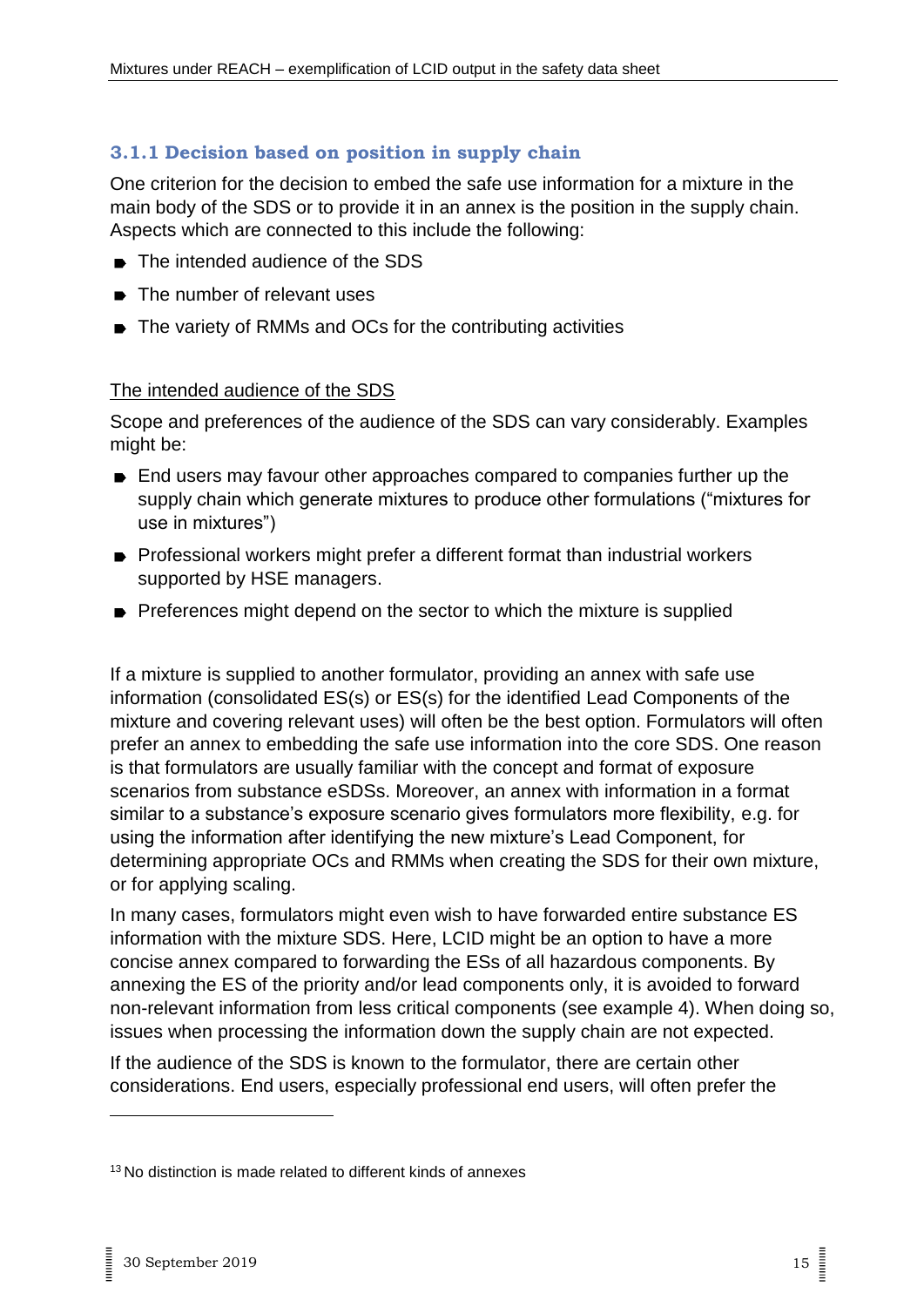information to be embedded within the more familiar main body of the SDS (see examples 1a, 2a and 3). On the other hand, using an annex can provide further options to customize the safe use information to a specific audience, for example, using industry/application-specific terms or even icons (see examples 5, 6b and 7).

Moreover, it might not be easy to embed all relevant information in the core SDS (e.g. because of the number of uses or there is a high variety of RMMs and OCs for the contributing activities (see example 4)). In such cases an annex to the SDS should be considered (see section 3.2 for examples on format options).

#### The number of relevant uses

In addition to preferences of the recipients of the SDS, it should be considered whether only one, a few, or even multiple uses should be covered by the mixture SDS.

SDSs supplied to formulators will have to cover at least two different relevant uses because formulation is not the last step in a supply chain. In many cases, an annex to the SDS will be the better choice as it will be difficult to integrate the RMMs and OCs for multiple uses into the main body of the SDS (see examples 4 and 6b).

The number of relevant uses will usually decrease as the position of the DU approaches closer to the end of the supply chain. If the mixture has very specific, limited, or single use(s), it might become easier to integrate the information in section 7 and/or 8 of the SDS (see examples 1a and 2a).

#### The variety of RMMs and OCs for the contributing activities

Another aspect for deciding on embedding safe use information in the main body vs. annexing is the variety of RMMs and OCs for the contributing activities.

If all applicable uses and their associated contributing activities (i.e. PROCs) have the same OCs and RMMs, it may be practical to embed the safe use information in the core SDS (see example 3).

If one OC or RMM differs between contributing activities (PROCs), it could be checked whether it is reasonable to add only the strictest condition to the main body of the SDS to cover all tasks. An example is if the room ventilation is 1 - 3 air changes per hour for some PROCs, but 3 - 5 air changes per hour for other PROCs. In this case the stricter 3 - 5 air changes per hour could be added to section 8 of the SDS.

Integrating safe use information into the main body is also an option if there is only one differing OC (e.g. duration, concentration) or RMM (e.g. respiratory personal protection, ventilation controls) which can be accommodated by making a one-off distinction (e.g. "except in the case of spraying where the maximum duration is 4 h"; see example 1a).

If there is a higher variety in the OCs and RMMs for different contributing activities an annex might be needed to communicate the conditions of use for the different tasks.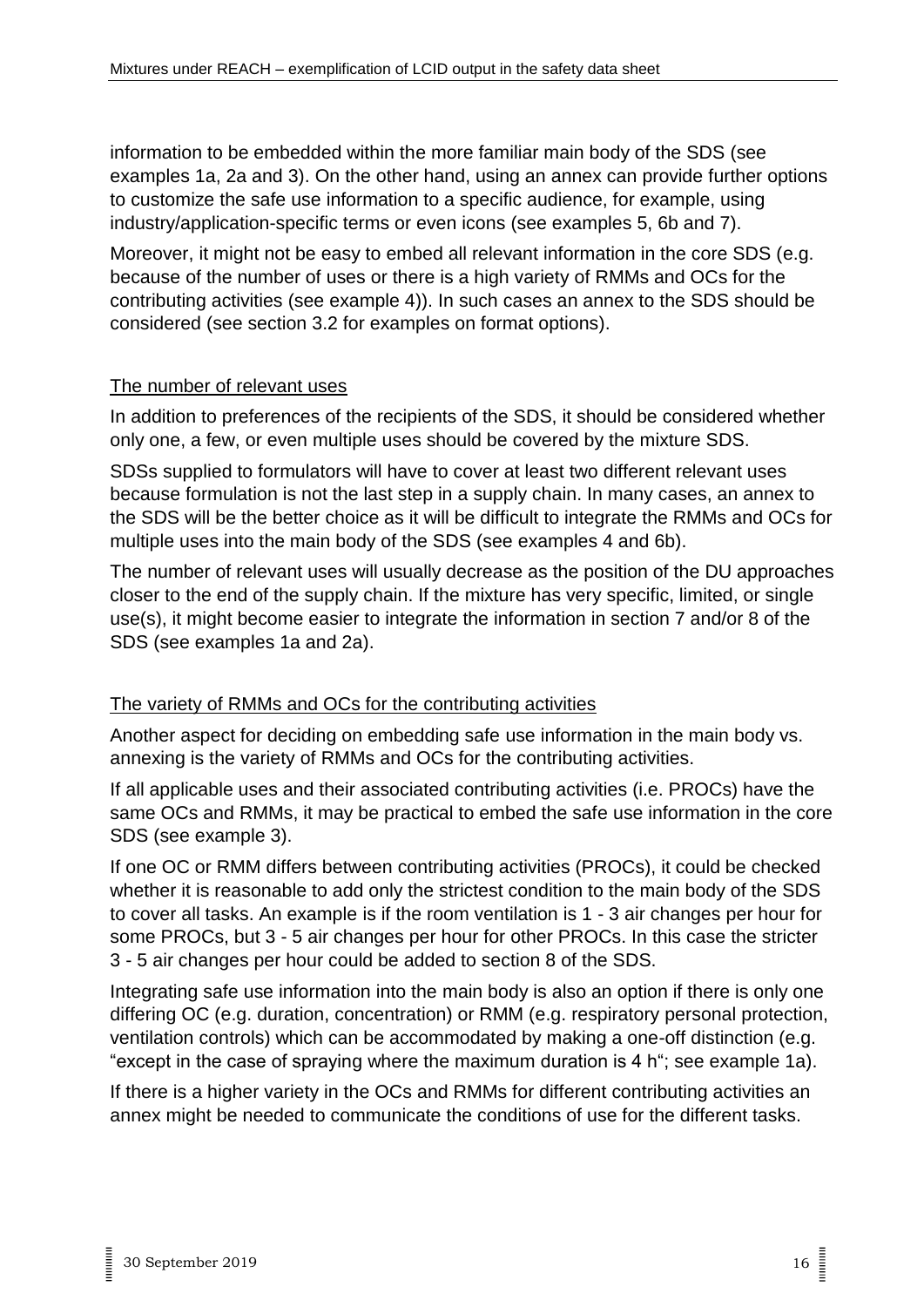#### <span id="page-16-0"></span>**3.1.2 Decision based on classification of the mixture**

The hazard profile of a mixture can determine how much information on safe use is needed to handle it in a safe way and how complex the information will have to be.

Some relevant aspects are:

- Mixtures with identified priority substances according to LCID
- Mixtures classified for environmental hazards only
- Mixtures classified for skin and / or eye irritation and / or dermal sensitisation effects only
- **Mixtures with a broad hazard profile**

#### Mixtures with identified priority substances according to LCID

The LCID methodology identifies PBT or vPvB substances as well as substances classified as carcinogenic or mutagenic as priority substances.<sup>14</sup> It is the nature of these components to require very strict OCs and RMMs to be handled at an acceptable risk level. If a priority substance has been identified, annexing its substance exposure scenarios can be a pragmatic way forward. Applying this will generally increase the visibility of the information. But embedding is an option if OCs and RMMs cover worst case situations.

#### Mixtures classified for environmental hazards only

For products only classified for hazards to the aquatic environment or ozone depletion, an environmental lead component needs to be derived. The safe use information regarding this endpoint must be communicated while any other information (e.g. hazards to workers) regarding this substance will in general not be of relevance for the mixture not classified as posing health hazards. Depending on the complexity of the relevant safe use information, both annexing and embedding are options (see examples 2a and 2b).

#### Mixtures classified for skin and / or eye irritation / dermal sensitation only

OCs and RMMs controlling local effects to the skin or eyes are mostly straightforward using gloves or safety goggles. Simple measures like these can easily be communicated in Section 8 of the core SDS where DU are used to finding this information already. The situation is often more complex for local effects via inhalation. Some uses might be safe using local exhaust ventilation while others might limit

<sup>14</sup> Without threshold value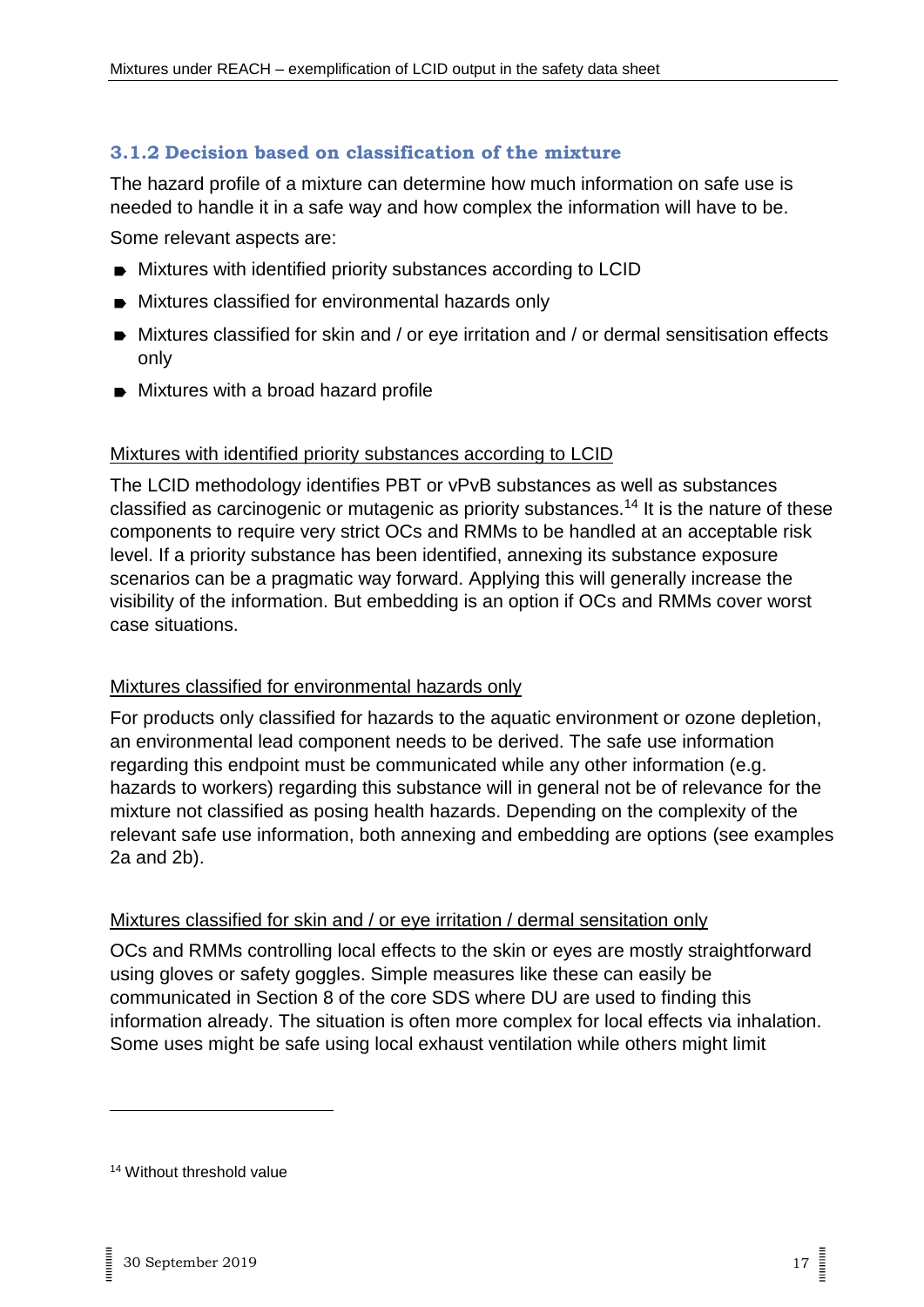temperatures or even require the use of personal protection equipment. Depending on this complexity either annexing or embedding are options.

#### Mixtures with a broad hazard profile

Products with a broad hazard profile usually require multiple RMMs addressing various routes of exposure and situations. Embedding safe use information into the main body of an SDS will therefore either be a worst case approach with a reduction of communicated options or very lengthy to the potential confusion of the DU with an SDS having an unusual and complex format. In cases like these, using an annex to provide safe use information will in general be the better choice (see examples 4, 5, 6b, 7).

### <span id="page-17-0"></span>3.2 Format options

Whereas the sections of the main body of the SDS are predetermined by Part B of REACH Annex II, there is no mandatory format for providing safe use information of mixtures in an annex. Often the annex's format is dictated by the company's (software) programme for generating (e)SDSs of their products. Nonetheless, in this section of the report we offer some examples of formats for providing safe use information for mixtures SDSs for consideration.

For use descriptions in substance eSDSs, the use descriptors as provided in Chapter R. 12 of the ECHA guidance on information requirements and chemical safety assessment are broadly used<sup>15</sup>. Therefore, some project examples include such descriptors.

In this report we describe findings from applying the following format options (nonexhaustive enumeration) for providing safe use information for a mixture.

 $\blacksquare$  Integration into the main body of the SDS:

The format of the sections 1 to 16 of the SDS is prescribed by Annex II of the REACH regulation. Current practices for locating the items used for running the LCID methodology (e.g. concentration of components, DNELs, PNECs) and the output (operational conditions, risk management measures) are explained. Operational conditions (OCs) and risk management measures (RMM) are generally placed in section 7 and/or 8, relevant DNELs and PNECs in section 8, relevant component concentrations in section 3.2. In addition, applicable standard phrases are mentioned.

Annex similar to exposure scenarios: Safe use information might be supplied as an annex in a format that is similar to that

<sup>15</sup> ECHA guidance on information requirements and chemical safety assessment: https://echa.europa.eu/de/guidance-documents/guidance-on-information-requirements-and-chemicalsafety-assessment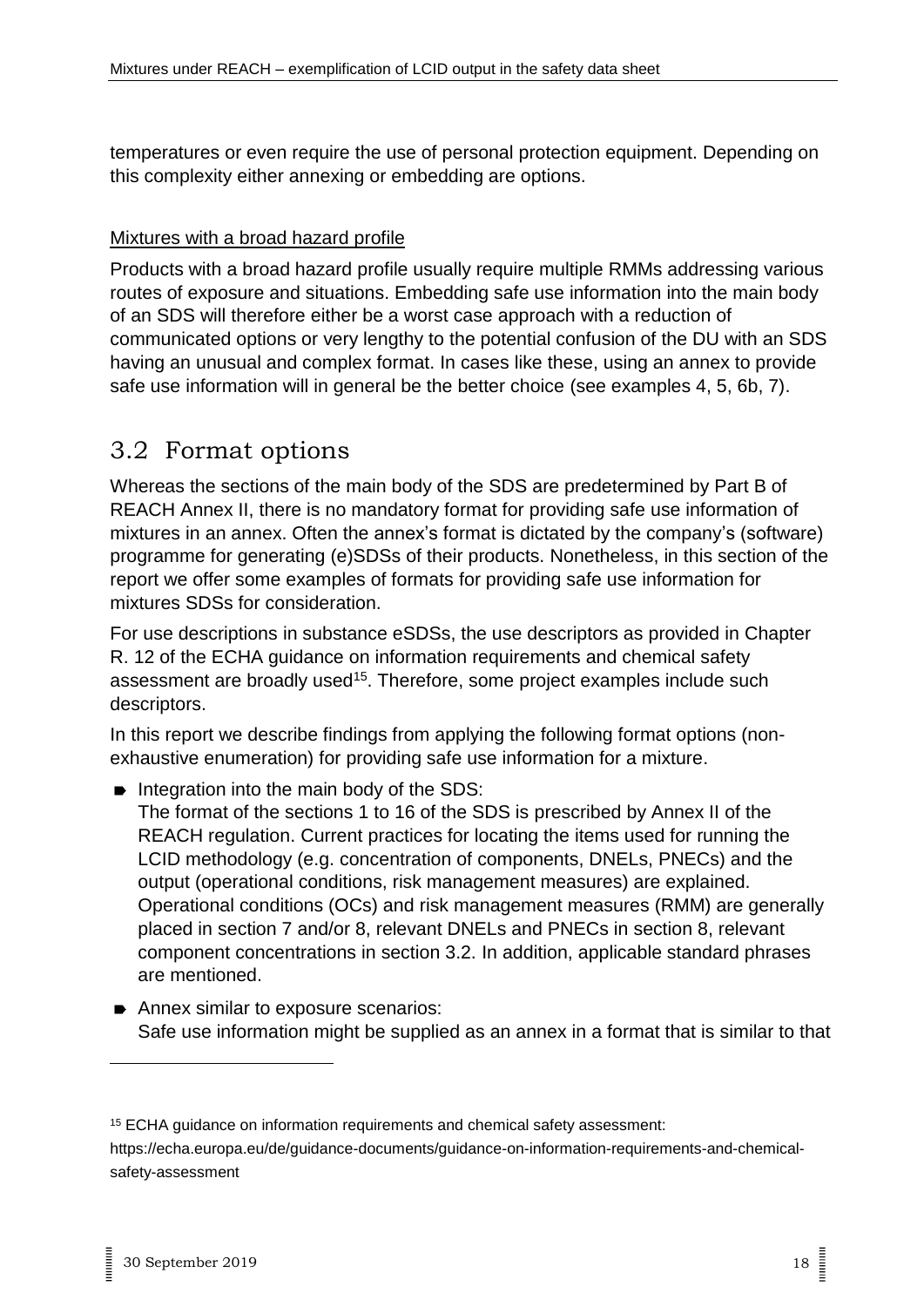of pure substance exposure scenarios.

Whereas no mandatory ES format is prescribed in REACH, based on ECHA guidance and Chesar a format of exposure scenarios has emerged that is similar across many registrants and several software solutions. Such formats are obviously used when attaching component ES to the mixture SDS, but they can also be applied when including consolidated ES information from the lead components in the mixture SDS by annex.

**■** Annex similar to DUCC format

Safe use information might be provided as an annex in a format similar to the Downstream Users of Chemicals Group (DUCC) template<sup>16:</sup> DUCC has developed a template that was designed to be simple and comprehensible for end-users of mixtures. It is intended to be attached to the SDS as an annex. The template includes a general description of the process/use covered (e.g. use descriptors), OCs and RMMs and optional chapters on additional good practices. It might include relevant pictograms. In the current project this format is taken for including consolidated ES information from the lead components into the mixture SDS by annex, used after having applied the LCID methodology.

**► Annex with tables** 

Some authors of SDSs make use of tables to handle different contributing scenarios and respective differentiation of safe use information for a mixture.

### <span id="page-18-0"></span>3.3 Examples – brief description

This Chapter briefly introduces to the examples assessed in our project and learning from these case studies. More general learnings regarding whether inclusion of safe use information in the sections of the SDS or the annex might be the preferred option are explained in chapter 3.1; findings regarding consolidation aspects and further optional adaptations of safe use information are discussed in Chapter 4.

Examples 1a, 2a, 3 and 6a are provided to demonstrate how, once determined by the LCID methodology, safe use information for a mixture can be communicated concisely within the main body of the SDS without an annex. This is mainly applicable when the conditions of safe use are mostly concurrent across all the contributing activities.

<sup>16</sup> Safe use of Mixtures Information for end-users (SUMI): http://www.ducc.eu/documents/SUMI%20template.docx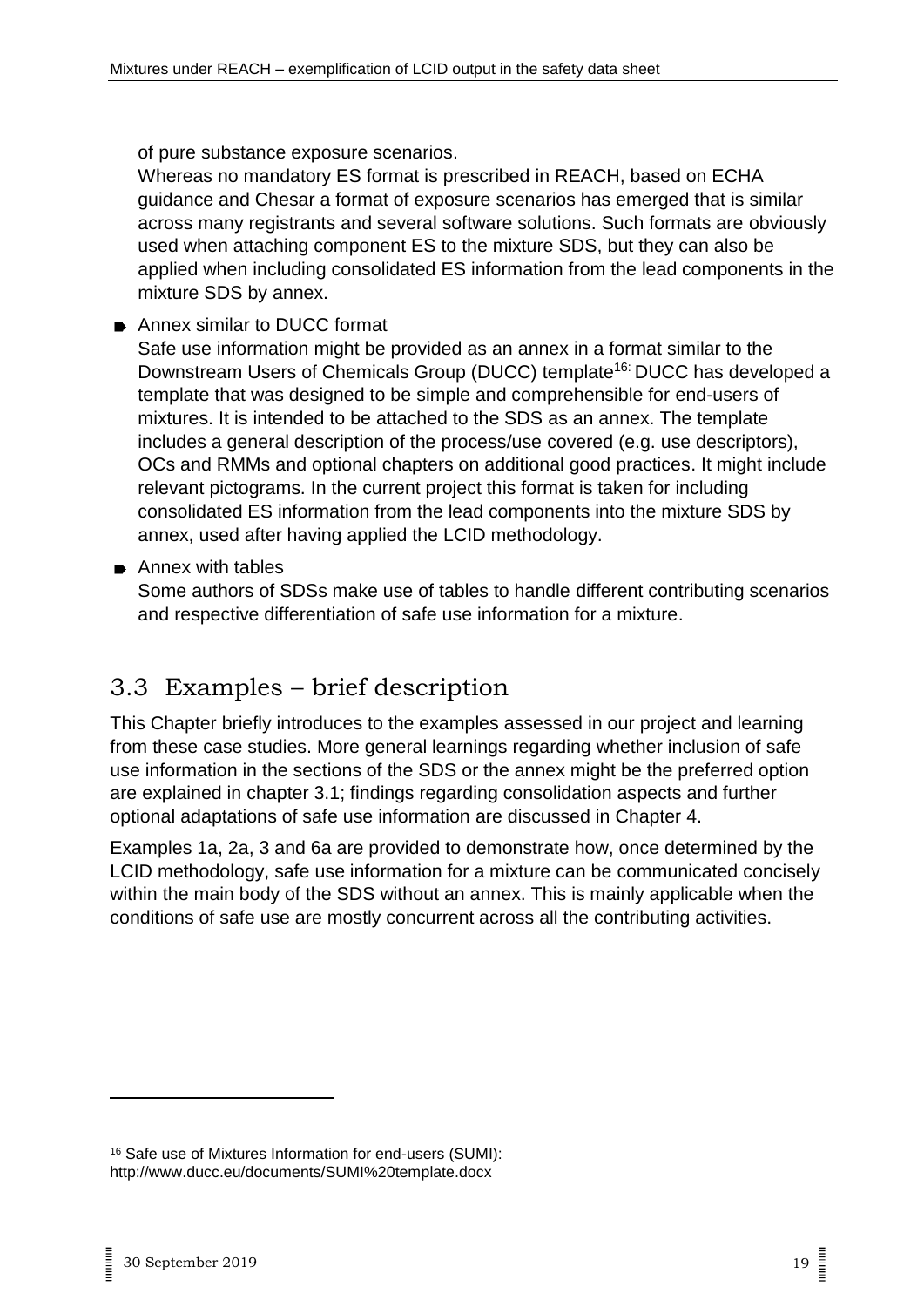#### <span id="page-19-0"></span>**3.3.1 Example 1**

Examples 1a and b are in fact Example 2 from Annex III of the Cefic/VCI REACH Practical Guide<sup>17</sup> and do not necessarily reflect real formulations.

In these cases, safe use information pertaining to human health can be integrated into the main body of the SDS (example 1a) or annexed (example 1b) without further modification. In both cases, the DNELs for all components are presented in section 8.1 of the SDS. In example 1a the accumulated OCs and RMMs for the Lead Component (e.g. the most stringent personal protection measures) are provided in section 8.2. Therefore appropriate (EuPhraC) phrases can be used. In cases where stringent RMMs are not necessary for single activities for example, it is also possible to communicate exemptions in section 8.2. For instance, in a way presented in example 3, where safe use information is provided in section 8.2 in a generalised form, since the mixture is classified for local effects only. In example 1b however, a complete scenario with all PROCs is presented as an annex. The corresponding RMMs and OCs for the Lead Component together with additional RMMs to cover local effects, are presented in differentiated detail for each single activity.

#### <span id="page-19-1"></span>**3.3.2 Example 2**

This example corresponds to example 8 from the Cefic/VCI REACH Practical Guide, whereas no specific RMMs were identified in that previous document. So, for providing examples within the current report on how safe use information for environmental hazards would appear either embedded in or annexed to the SDS, somewhat vague information is provided. These RMMs therefore primarily serve illustrative purposes and do not reflect the outcome of a profound assessment.

Example 2a demonstrates how safe use information derived from the environmental Lead Component, i.e., cyclohexane, can be conveyed in the main body of the SDS. According to the workflow described in the LCID for the environment, all relevant OCs and RMMs of the Lead Component are transferred to the mixture SDS without any modifications. Hence, emission factors for air, water and soil were transcribed exactly as they were provided for cyclohexane – to section 7.1. (Precautions for safe handling) of the mixture SDS.

Furthermore, a generic phrase<sup>18</sup> was added saying that specific refinements relating to sewage treatment plant (STP) conditions and/or dilution defaults, which would potentially trigger further deliberation by the customer, were not applied in the exposure assessment of the Lead Component.

<sup>17</sup>Practical Guide on LCID methodology: [https://cefic.org/app/uploads/2016/03/Practical-Guide-Safe-Use-](https://cefic.org/app/uploads/2016/03/Practical-Guide-Safe-Use-Information-for-Mixtures-under-REACH_v6-1-1.pdf)[Information-for-Mixtures-under-REACH\\_v6-1-1.pdf](https://cefic.org/app/uploads/2016/03/Practical-Guide-Safe-Use-Information-for-Mixtures-under-REACH_v6-1-1.pdf)

<sup>&</sup>lt;sup>18</sup> Phrase used: "Default values for the capacity of a Sewage Treatment Plant as well as for freshwater and marine dilution have been applied in the risk assessment for the use."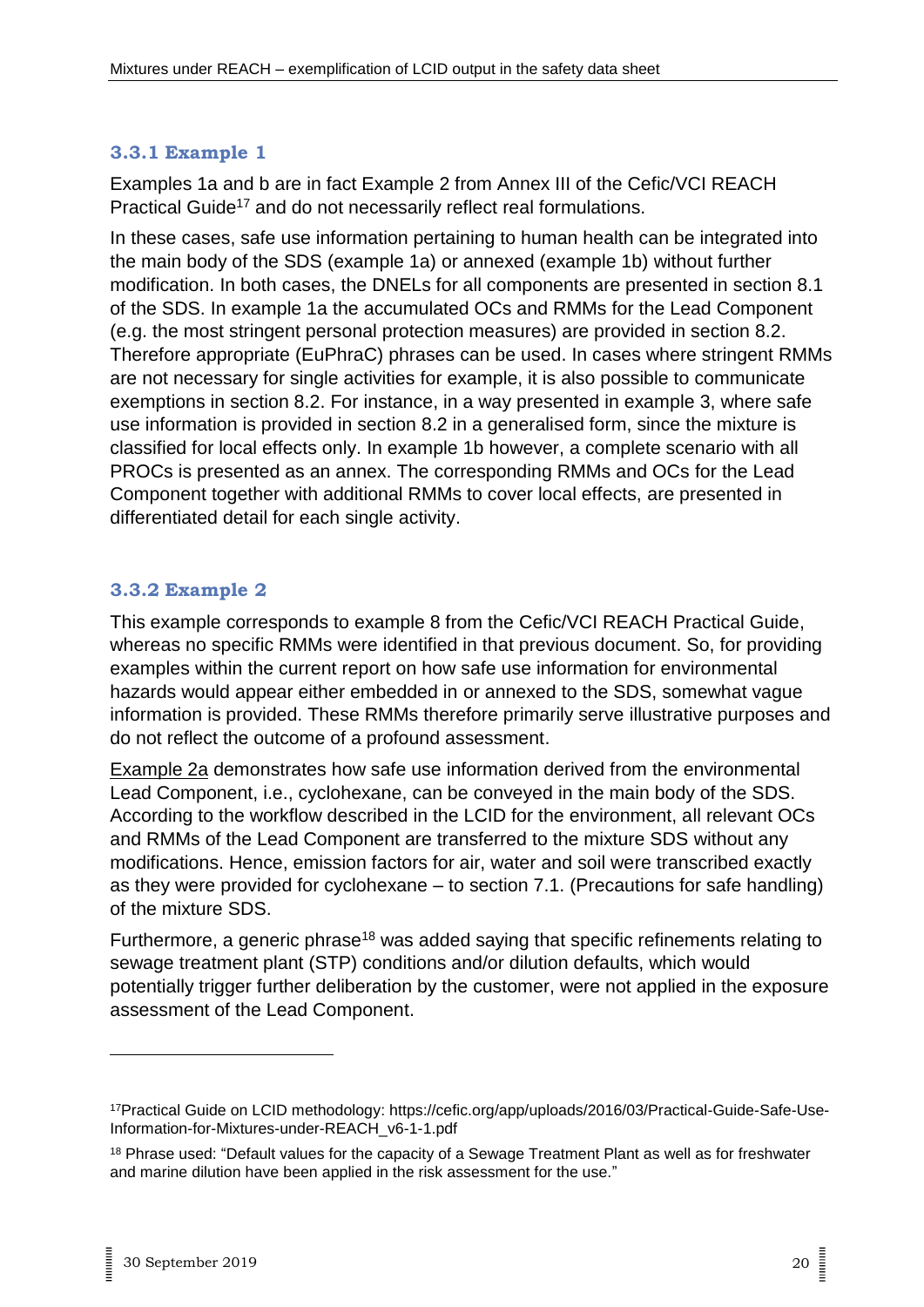In the same section 7.1., further information about the assessment method used and, in particular, the Msafe is provided. Of special note, this is not the Msafe of the Lead Component but the Msafe of the product – hence, it is the only piece of information originating from the Lead Component that has actually been modified for communication on the mixture SDS. The Msafe of the mixture has been recalculated to also consider the contributions of other components classified for environmental hazards (for more details on the approach please see the Cefic/VCI REACH Practical Guide).

The Predicted No Effect Concentrations (PNECs) are made available in section 8.1. (control parameters). Here, typically the PNECs of the Lead Component are stated – as PNECs based on actual testing of the mixture are usually not available. Nevertheless, it appears meaningful to add a phrase clarifying the origin of these reference values<sup>19</sup>.

Finally, RMMs are provided in section 8.2. (Exposure controls). According to the procedures defined in the LCID methodology, the source of those RMMs is the exposure assessment of the Lead Component, and they are used without modification. As indicated earlier, the RMMs of this specific example as well as the corresponding efficiencies stated are not based on an actual assessment, but were approximated for illustration.

Example 2b demonstrates how LCID output may be communicated via an Annex to the SDS. It is important to point out that the identical information (like for example 2a) has been used for its development. Therefore, both examples together allow for a straight comparison of the two different approaches taken. The format chosen in example 2b corresponds largely to that of exposure scenarios for substances. This can be useful and simplifying for a technical implementation of the SDS generation for mixtures, but is in no way mandatory.

Example 2 primarily serves to enable a direct comparison of the two output variants based on the same data situation. Therefore, clear and substantiated preferences for one or the other approach cannot be derived. Due to the fact that this is a rather simple example with only one, narrowly defined end application, integration into the main body appears to be advantageous. On the other hand, the annex offers the possibility to communicate exposure estimates and risk characterisation at a defined and familiar place, if needed.

<sup>&</sup>lt;sup>19</sup> Phrase used: "Data refer to Lead Component"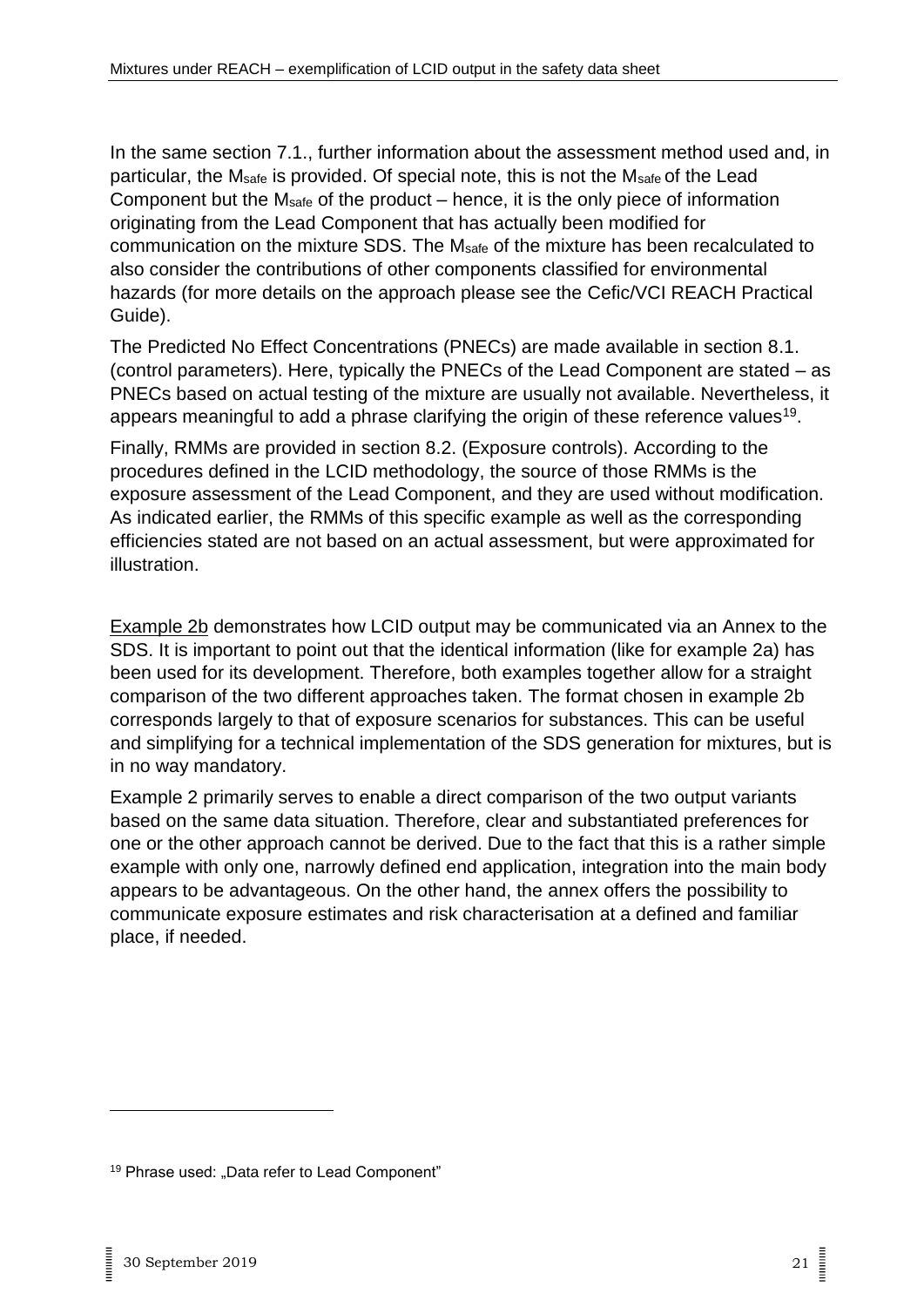#### <span id="page-21-0"></span>**3.3.3 Example 3**

This mixture is to be classified for local effects only – skin and eye irritation. Consequently, no further Lead Components need to be determined. Rather general safe use Information is sufficient in this case.

Example 3 demonstrates how safe use information for a mixture can be communicated concisely within the main body of the SDS. This is mainly applicable when the conditions of safe use are mostly concurrent across all the contributing activities.

#### <span id="page-21-1"></span>**3.3.4 Example 4**

Example 4 demonstrates how safe use information for a mixture can be communicated in the form of an annex similar to the format of an exposure scenario for a pure substance.

The ES corresponding to the Lead Components (two of the hazardous components of the mixture) and uses of the mixture are annexed to the mixture SDS. Section 8.2 remains generic and largely untouched. Example 4 illustrates a situation where the DUs are also formulators, and hence can process, or even prefer to process, the exposure scenarios for each single Lead Component. In this case, the LCID is mainly used to reduce the number of exposure scenarios to be forwarded from 4 to 2.

Example 4 highlights the challenges that a formulator could face when attempting to consolidate OCs and RMMs from various substance SDSs. While the consolidation is rather straightforward and easy when the substance SDSs have the same format or have been created using the same methodology (cf. Example 5), the same exercise becomes almost impossible in case the input formats are too different or contain conflicting information (cf. Example 4).

Example 4 illustrates therefore a situation where the ESs of the Lead Components relevant for the uses of the mixture have been attached to the mixture's SDS as received from the supplier. The only modification done is the removal of contributing activities (PROC) where support is lacking in one of the ESs. No attempt has been made to consolidate the information from the two incoming ESs into one piece of safe use information for the end-users of the mixture. However, the formulator can provide a case-by-case support if a DU comes back with questions.

Another aspect of annexing safe use information instead of integrating it in the core body relates to the scope and origin of the sections 7 and 8 information, which corresponds to the mixture as such and may contain information not addressed by a REACH CSA. Such information may, for example, relate to hazardous substances without CSR (not registered under REACH, or registered < 10 t/a). A formulator may choose to keep sections 7 and 8 completely untouched when including exposure scenario information into the annex of the mixture SDS (see Example 4). Depending on the nature of the substances, the composition of the mixture and the foreseen uses, the personal protective equipment (PPE) specifications for the single components as stated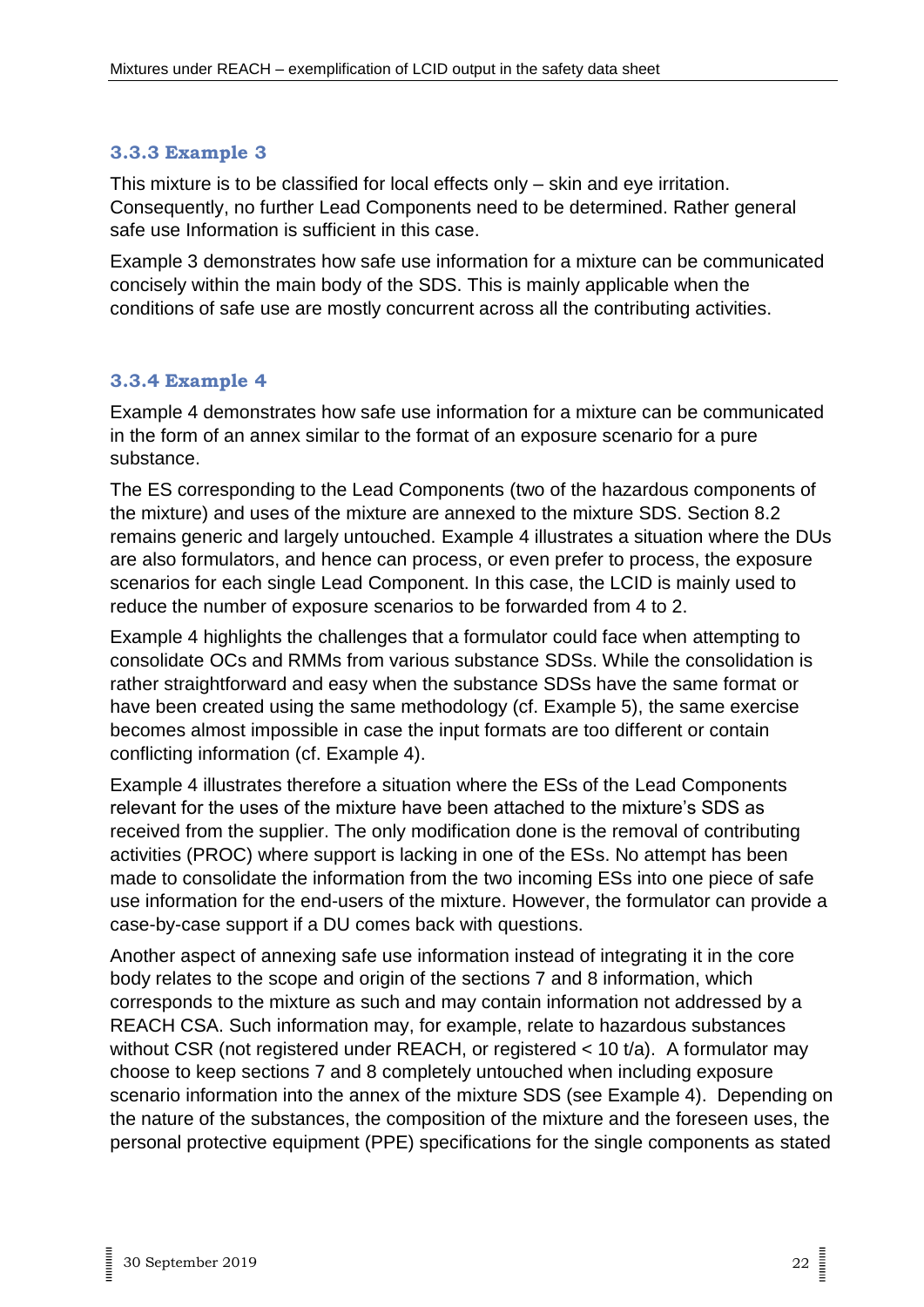in the exposure scenario may need to be replaced/complemented with PPE specifications for the whole mixture (using professional judgement).

Providing the information in a substance 'ES- like' format supports easy transfer into the receiving systems at customer level, as the information structure does not differ from the structure for substances as such.

#### <span id="page-22-0"></span>**3.3.5 Example 5**

Example 5a demonstrates how safe use information for a mixture can be communicated in form of an annex similar to the format of an exposure scenario for a pure substance. The OCs and RMMs are consolidated into a new 'ES-like' format which is annexed to the mixture SDS. Section 8.2 in the SDS for the mixture is maintained, as no obvious inconsistencies with the newly created annex were identified. The information on glove material corresponds to the mixture and not to the information for the single components.

Different to Example 4, Example 5 illustrates a situation where consolidating OCs and RMMs from two Lead Component SDSs is rather straightforward, as the exposure scenarios have the same format or have been created using the same methodology.

Providing the information in a substance 'ES- like' format supports easy transfer into the receiving systems at customer level, as the information structure does not differ from the structure for substances as such.

Example 5b shows how the information from the Annex can be integrated into section 8 of the SDS, while maintaining the reference to the different contributing activities. Compared to example 5a, most of the information in section 8.2 has been replaced by more specific information from ESs. Only a few pieces of information that were not present in the ESs of the raw materials remain in this section. One drawback of this alternative is that the RMMs referring to one contributing activity have to be distributed over the different subsections of section 8. Another drawback is the confusion that may arise when combining in one section information from the raw material ESs with SDS information for the mixture.

#### <span id="page-22-1"></span>**3.3.6 Example 6**

Example 6a demonstrates how safe use information can be communicated within the main body of the SDS, when risk management measures differ for various contributing activities. It only has minor variations but shows how this approach may be complicated when ESs cover multiple contributing scenarios, where different measures will need to be applied/communicated. This may result in a need to create multiple new phrases to communicate such measures efficiently, and also raises the issue for the reader how to find the necessary/applicable measures. This format can be used as preferred option when a mixture is considered to pose only local effects, when the mixture has only limited uses (limited number of contributing activities) or both.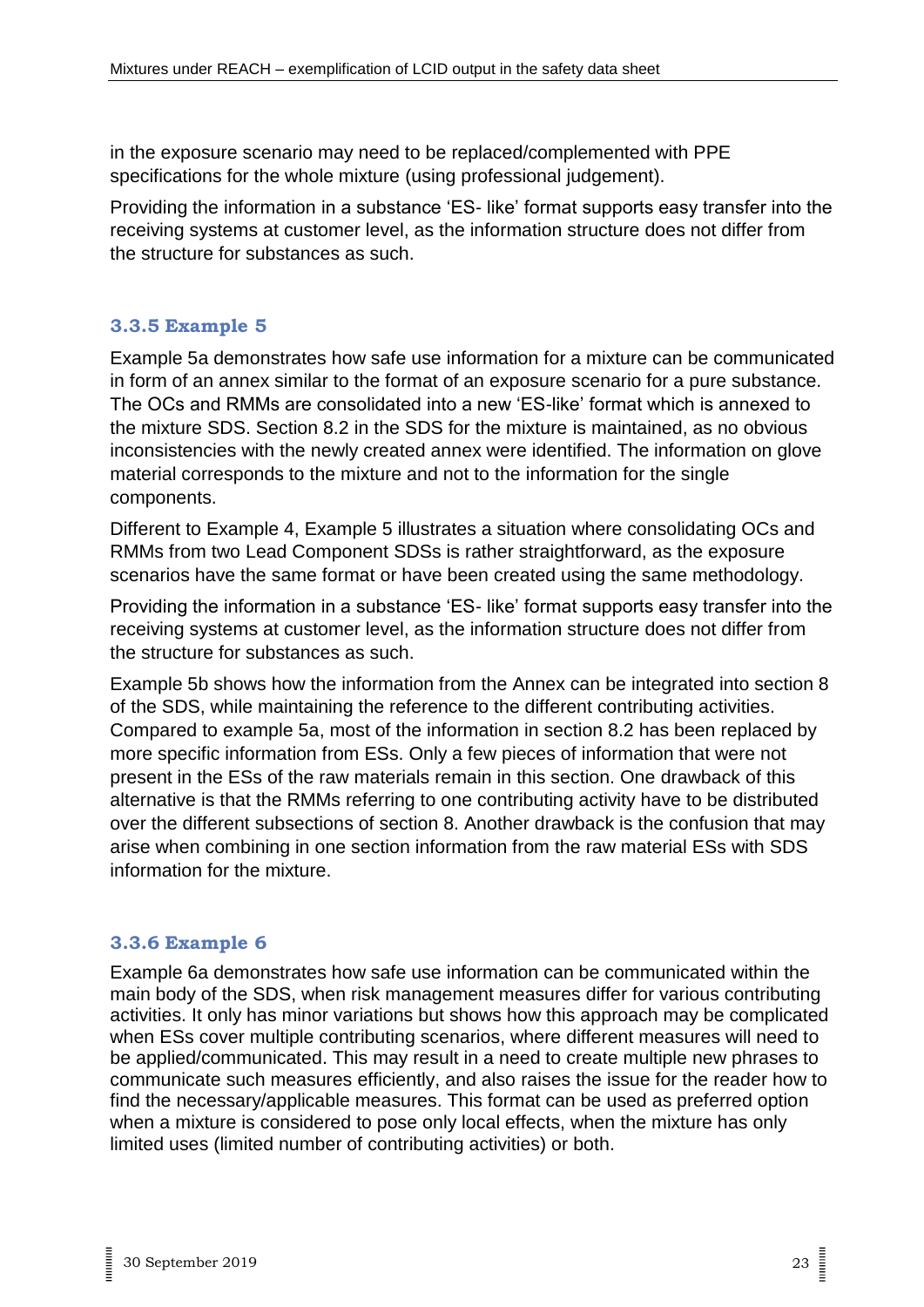Example 6b describes an alternative layout, i.e. an annex using the DUCC developed format / template for communicating safe use information of mixtures $20$ . This layout is optimal for communicating safe use information to end-users such as professional and industrial workers. This example is also intended to show how the DUCC SUMI-like layout complements the content of the SDS. The annex reflects the results of the chemical safety assessment(s) carried out on the Lead Component(s) under REACH and provides information in a layout that helps to develop workplace safety cards/instructions required under worker protection regulations.

The DUCC SUMI layout focuses only on protection of human health (interlinked with a SWED) and does (so far) not cover environmental protection. In Example 6b, an additional section is introduced, "Environmental measures". It is an optional sub-header and intended to be added when a mixture is classified as hazardous to the environment and therefore specific prevention measures must be put in place.

This sub-section includes information on any disposal considerations, organisational and technical measures to prevent release into the environment.

Where a product has more than one intended use, it is assumed that an annex will be created for each use. When the contributing activities involved in a given use require the same set of measures, or it is possible to clearly differentiate between them, then these may be covered in one annex. Otherwise, it may be necessary to create separate annexes to cover each process category (PROC).

#### <span id="page-23-0"></span>**3.3.7 Example 7**

Example 7 demonstrates how safe use information (human health and environment) for a mixture with two Lead Components can be annexed to the SDS in a tabulated layout. The layout is particularly aiming to provide the end-user with a short overview of the required measures for each of the activities with the mixture. This overview is also supported with icons for the personal protective equipment.

Another particular feature in this example is the sector-specific terminology for identifying the relevant contributing activities. This terminology is thought to be helpful for the user audience to map the safe use information in the SDS to their own activities onsite.

Another aspect illustrated in this example is the simultaneous presence of two components classified for environmental effects, and where the lead component and the non-Lead Component differ so much in terms of physicochemical properties that the risk management measures for the Lead Component cannot control releases of the other component. Hence both sets of conditions need to be communicated with the SDS for the mixture.

<sup>&</sup>lt;sup>20</sup> DUCC, Sector-specific approaches towards developing and communicating information for the safe use [for the mixtures. December, 2015.](http://www.ducc.eu/documents/Sector%20specific%20approaches%20towards%20developing%20and%20communicating%20information%20for%20the%20safe%20use%20of%20mixtures%20FINAL.pdf)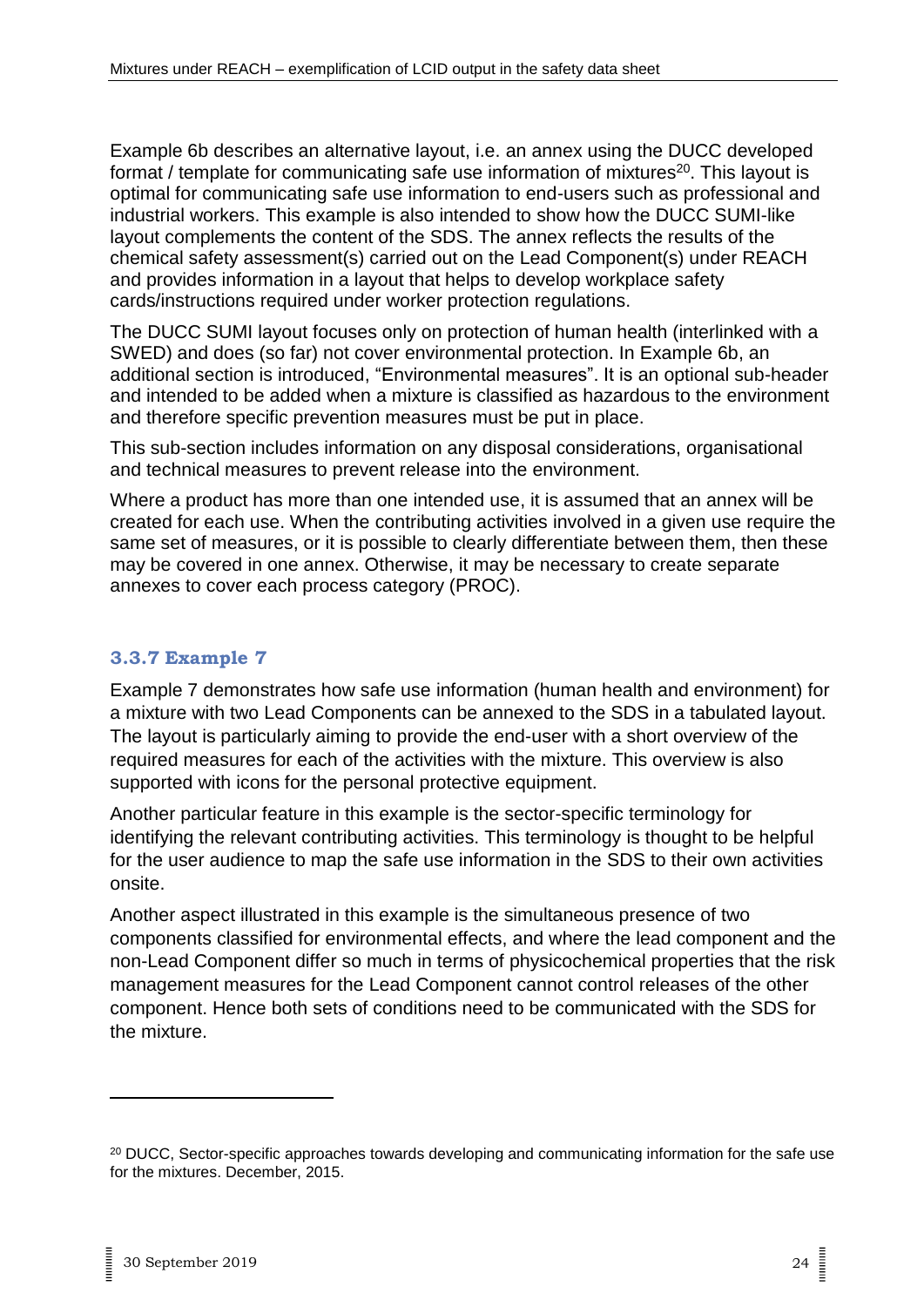Example 7 also illustrates a situation where information gaps in the exposure scenarios for the raw materials are carried through into the safe use information for the mixture.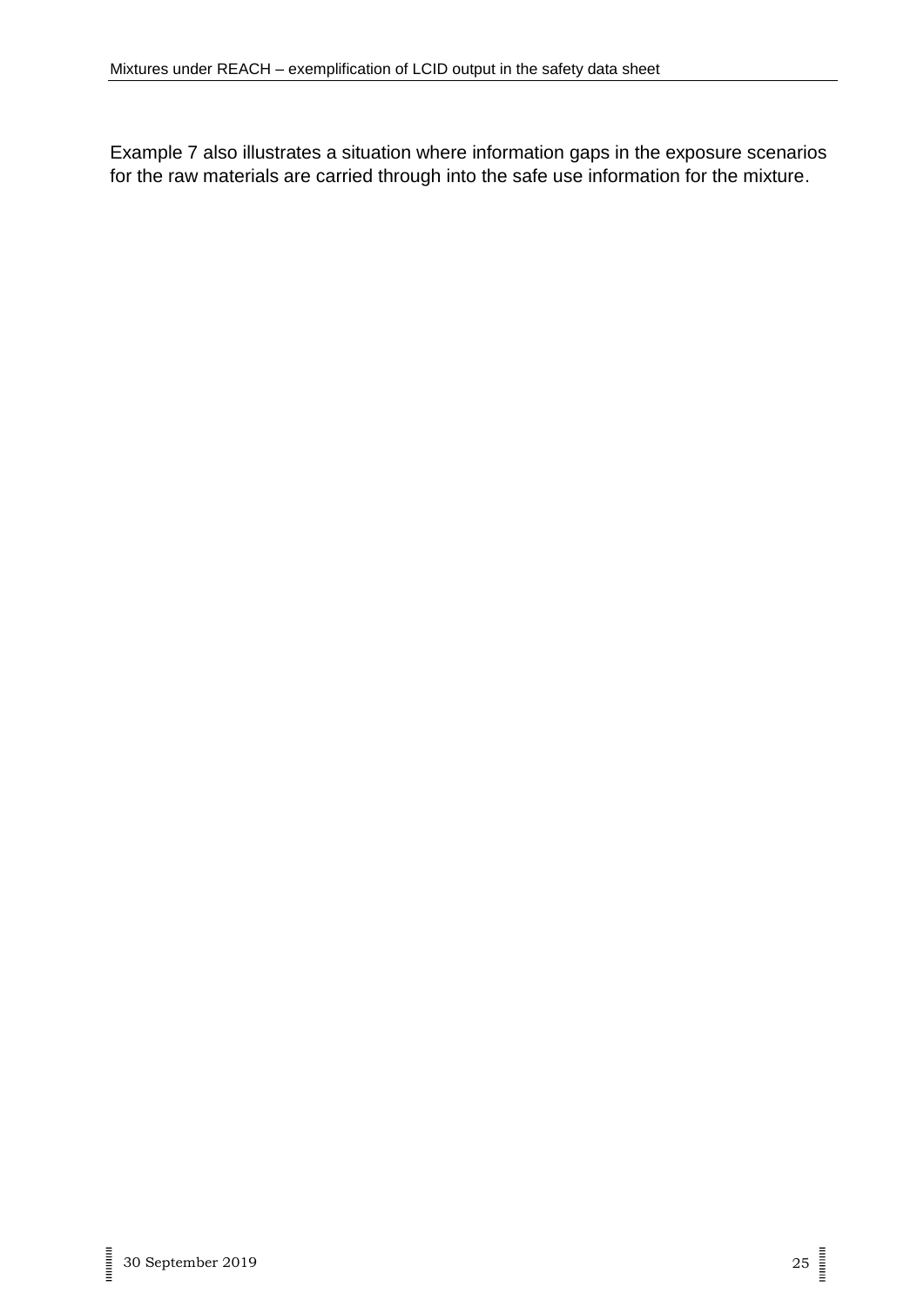# <span id="page-25-0"></span>4. Consolidation considerations

In some cases when drafting SDSs for mixtures, information received in the SDSs from suppliers for the relevant components, especially the OCs and RMMs, might require

- consolidation to avoid conflicting or superfluous information,
- adaptation for better comprehension by the user or
- adjustment due to components ESs from suppliers being only provided for the substance as such but concentrations in the mixtures are much lower.

To a certain extent registrants and component SDS suppliers can contribute from the beginning to keeping the number of modifications and adaptations required by formulators limited: Realistic and state of the art use description and related use conditions already prevent some issues. For example, when the use(s)/use conditions of the components fit well with the typical use(s) of the component in mixtures, when the ES refers to typical concentrations of a substance in a mixture or when ES refers to risk management measures commonly applied in the sector of use.

With this, prerequisite consolidation steps performed by a formulator of a mixture have two aspects that should be taken into account:

- It must be workable for the formulator: So far consolidation steps are often manual tasks. More automatization might in future support broader application of such considerations.
- It must fit the needs of the recipient of the SDS: For example, an end-user wants to receive advice that is applicable without extensive further individual decision making whereas for a formulator certain consolidation might be superfluous as he anyhow would draft his mixture SDSs based on component data.

Under REACH, Article 31 (7) stipulates that any DU shall include relevant exposure scenarios, and use other relevant information from the safety data sheet supplied to him when compiling his own safety data sheet for identified uses. At the same time the formulator should

- **EX ENSURE SHE RMM** for the mixture communicated to customers are adequate (i.e. enabling to take the necessary measures) and
- keep in mind the needs and experiences of the user audience (see Annex II point 0.2.1 and 0.2.3).

Note: The check whether a use is covered by an ES is another important action by the formulator; however, it is not specific to the application of the LCID methodology.<sup>21</sup>

 $21$  For explanation of use coverage check see ECHA Guidance for downstream users (Oct. 2014): http://echa.europa.eu/documents/10162/23036412/du\_en.pdf/9ac65ab5-e86c-405f-a44a-190ff4c36489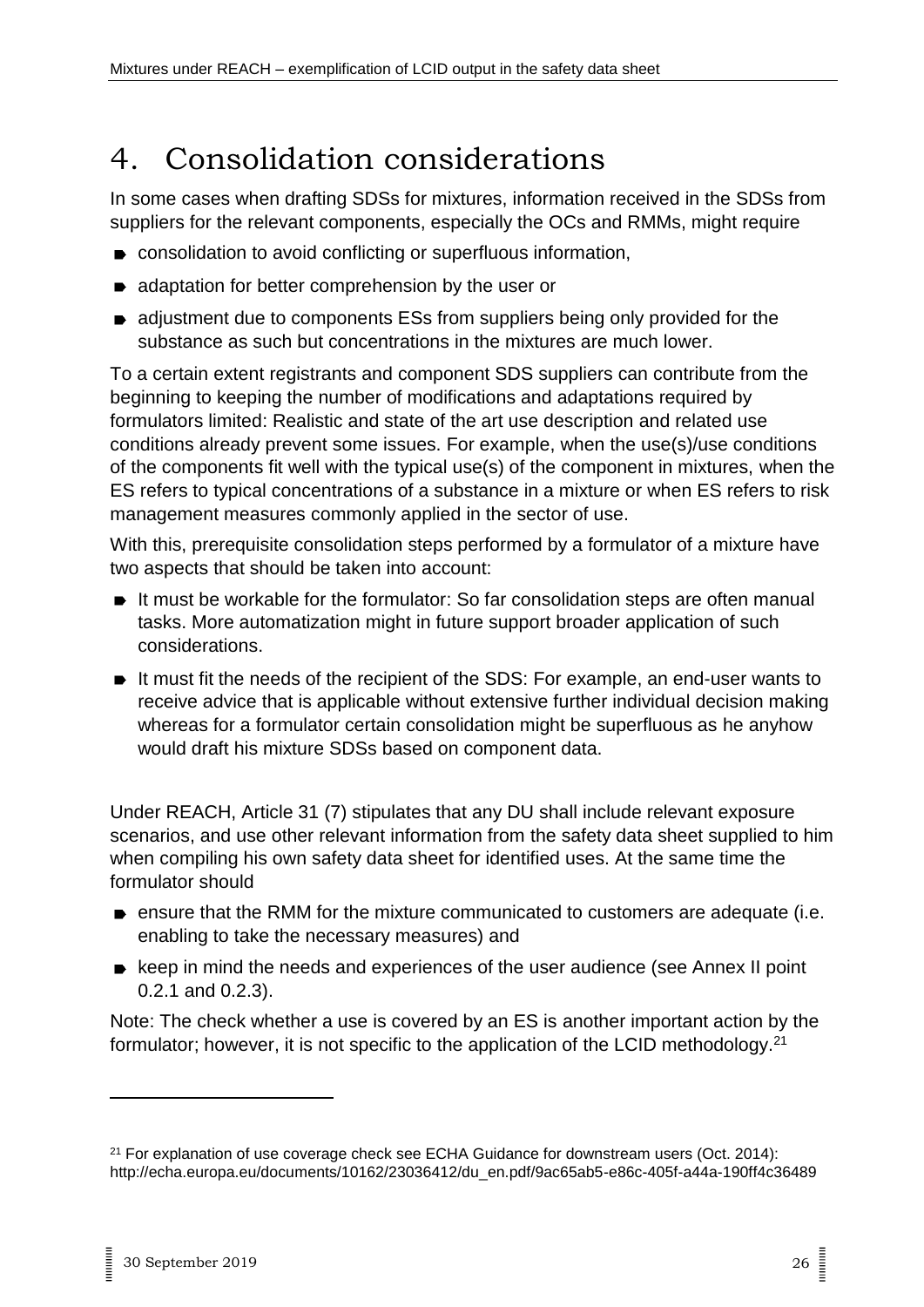Therefore, this topic is not elaborated, and focus in this report is on consolidation of applicable ESs from relevant lead components.

Consolidation and/or adaptation of items from the relevant and applicable component ESs mainly aims to

- **P** provide clear, relevant and adequate information, corresponding to the hazards of the mixture, the uses covered and the use conditions
- avoid conflicting or misleading information regarding safe handling and exposure controls for the mixture
- avoid duplication of information (in particular when slightly differently phrased)
- avoid generic information when more specific information is present on the same condition of use
- avoid transfer of information on uses not covered and/or not relevant for the mixture

In addition, consistency and coherence between pre-existing information in chapters 7 and 8 of the SDS<sup>22</sup> and newly included information from ESs of the Lead Components should be assured.

In the following subchapters more details are provided related to situations where consolidation of information is needed when including ESs for ingredient substances into the mixture's safe use information, and reference is made to relevant aspects in the project examples.

### <span id="page-26-0"></span>4.1 Consolidation of data/information resulting from applying the LCID methodology

How to combine the exposure scenarios from different lead components into the safe use information for the mixture with regard to Human Health Hazards

If there is a Priority Substance (or Lead Component) identified in a mixture, the LCID workflow foresees to routinely check whether in addition any local effect has to be

<sup>&</sup>lt;sup>22</sup> OCs and RMMs attributed to SDS sections 7 and 8 by the mixture formulator before receipt of component ESs might remain in versions updated after receipt of such ESs. The same might apply to OCs and RMM derived based on the mixture's classification. At least conflicting information should be avoided and the formulator should try to avoid duplications as far as possible.

This point is mainly relevant for personal protection equipment. For example, for a mixture that as such is classified as skin corrosive/irritant gloves are required and the formulator might have fixed his choice. In addition, the component(s) driving this local effect would be assed routinely when applying the LCID methodology and the glove specification(s) of the relevant component(s) might differ from the one already specified by the formulator.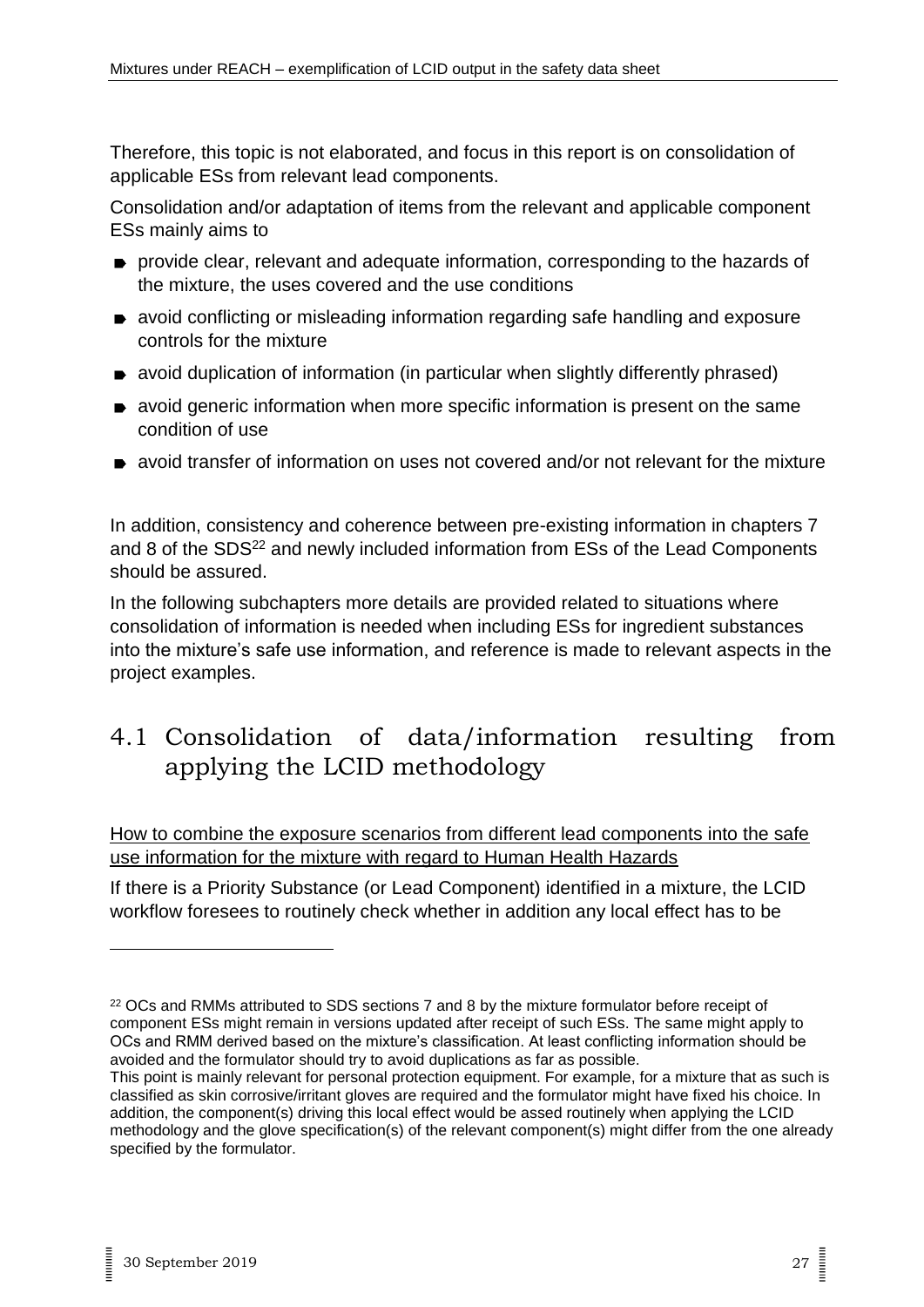considered. RMMs for local effects (most often PPE) are then transferred to the mixture's SDS in addition to the measures related to the priority substance (or Lead Component). One case is where a Lead Component and a local effect are identified related to the inhalation pathway. In cases where protection for local effects (for all contributing activities) is already fully covered by OCs/RMMs derived for the priority substance (or Lead Component) such additional measures might be deleted.

Lead Components are derived by the LCID methodology per pathway/exposure route. Also substances having DNELs with a common route of exposure for which additivity principles are applicable are considered by the methodology's workflow. However, if there are more than one Lead Component triggering OCs/RMMs that have an effect on the same pathway/route of exposure it must be ensured that the safe use advice communicated is coherent and does not provide conflicting information items. Some of these aspects are covered in Example 5.

#### Is consolidation required for the environmental part of the LCID output?

With regard to environmental hazards, consolidation of measures as described in the previous paragraph for Human Health aspects is not relevant to the environmental output of the LCID. As laid out in the methodology, OCs and RMMs prescribed for the Lead Component will be transferred – with no further modification – to the SDS of the mixture. Hence, a consolidation step is not applicable. The (potential) impact of other components hazardous to the environment is covered via the adaption of the resulting Msafe. Be aware that the straight transfer of measures and conditions from (Lead) components to the mixture might possibly lead to a situation where RMMs specified for the Lead Component do not sufficiently cover the required reduction of emissions for additively acting substances, e.g. when different exposure routes (wastewater vs. air) are affected. It is therefore crucial to thoroughly perform the factual review as described in steps E16 and E17 of the LCID methodology.

#### How to handle if the suppliers of the components provide different identified uses

There might be some cases where the exposure scenarios of the Lead Components identified do not address all the contributing activities listed in the ESs for the other components of the mixture.

Example 4 includes such kind of consolidation: The Lead Components (dermal and inhalation) have different identified uses (PROCs 6 and 19 missing for the Lead Component inhalation). Therefore, the decision was taken to only communicate the intersecting set of contributing activities and PROCs for the mixture (see Ch. 5 of the example's introduction).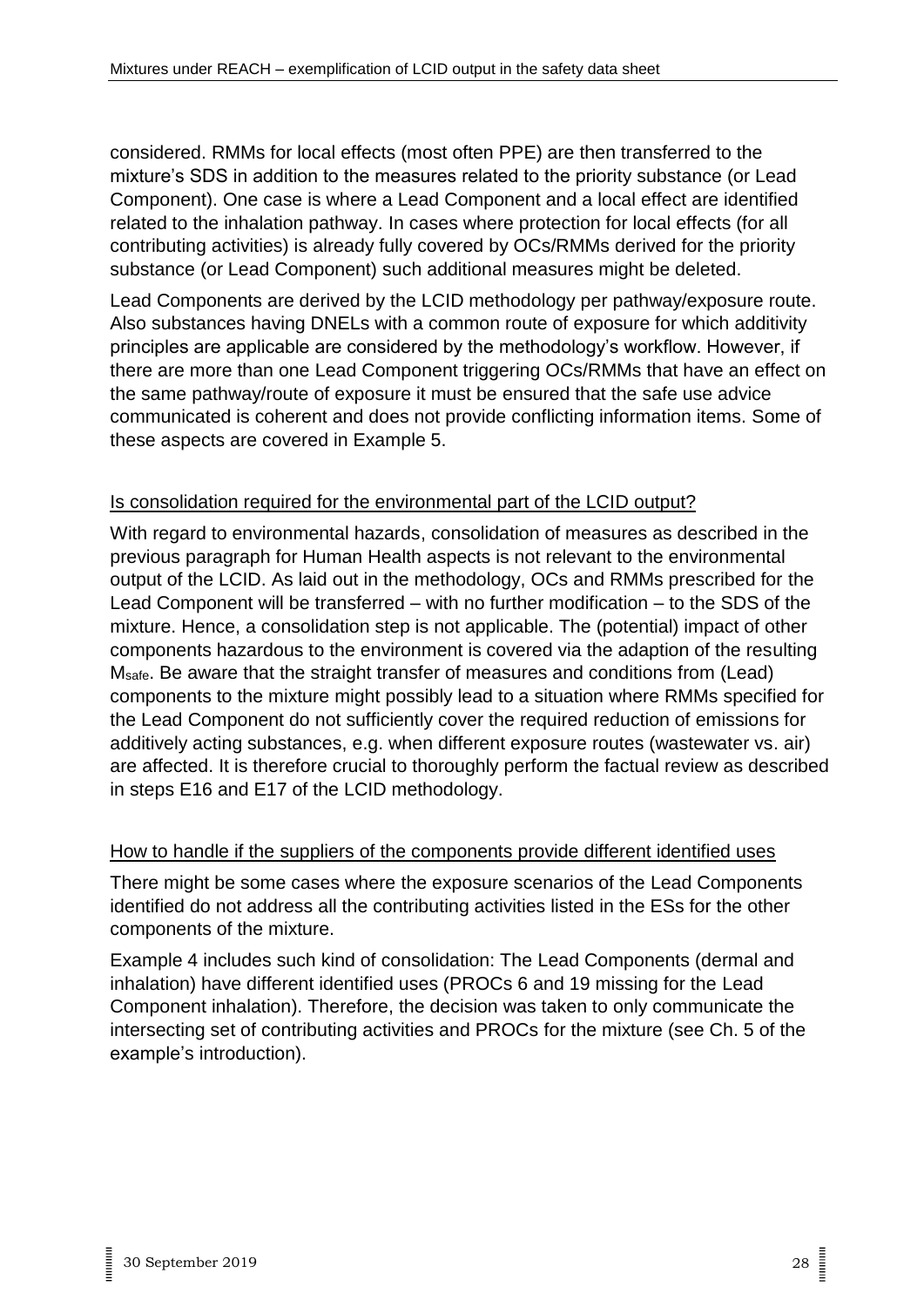The ECHA Use Descriptor Guidance<sup>23</sup> has developed over time, the last update is from 2015. This still causes situations where formulators have to resolve deviations between the use descriptions in earlier versions and the current version when suppliers of components have made use of different guidance versions.

#### How to handle if different suppliers provide different safe conditions of use i.e., OCs and RMMs for the same substance/raw material.

Differing ESs might even be received for substances with the same substance profile that are registered via a joint registration by several manufacturers/importers. This happens e.g., if different assessment tools (e.g. ECETOC-TRA vs. Stoffenmanager) and/or setting parameters are used by registrants or suppliers for elaborating the CSR and the ESs. On the assumption that the different scenarios for the same use (including contributing scenarios) are applicable and valid for the same substance identity (and hazard profile), the formulator might make his choice on the most suitable and relevant safe use information to be included in the mixture SDS (and document reasoning): If the author of an (e)SDS has concrete knowledge on how the DU is using the product he can use the OCs and RMMs best fitting from eSDSs received. Otherwise he can either communicate the options side-by-side or decide to just include one set of information (e.g. use the option that allows the DU the highest degree of flexibility, the information with the best quality).<sup>24</sup>

### <span id="page-28-0"></span>4.2 Concentration based adjustment of data/information from ESs received

#### Can RMMs be adjusted to concentrations?

There will be cases where the RMMs from a supplier cover up to 100% of a lead component but the actual formulation will only contain a low percentage of it. An adjustment of RMMs might be appropriate in order to reduce the limitations for the DU without compromising on worker safety (i.e. equivalent level of protection ensured according to REACH Art. 37.4). Using exposure assessment tools/models, experts evaluate if the lower concentration of the substance in a mixture combined with the reduction of RMMs will lead to an exposure level that indicates safe use of the mixture (Risk Characterisation Ratio (RCR) < 1).

<sup>24</sup> FECC Guidance "Management of ES information in the ES": https://www.fecc.org/images/Management\_of\_ES\_information\_in\_SDS\_v.2.pdf

<sup>&</sup>lt;sup>23</sup> Guidance on Information Requirements and Chemical Safety Assessment - Chapter R.12 "Use description":

http://echa.europa.eu/documents/10162/13632/information\_requirements\_r12\_en.pdf/ea8fa5a6-6ba1- 47f4-9e47-c7216e180197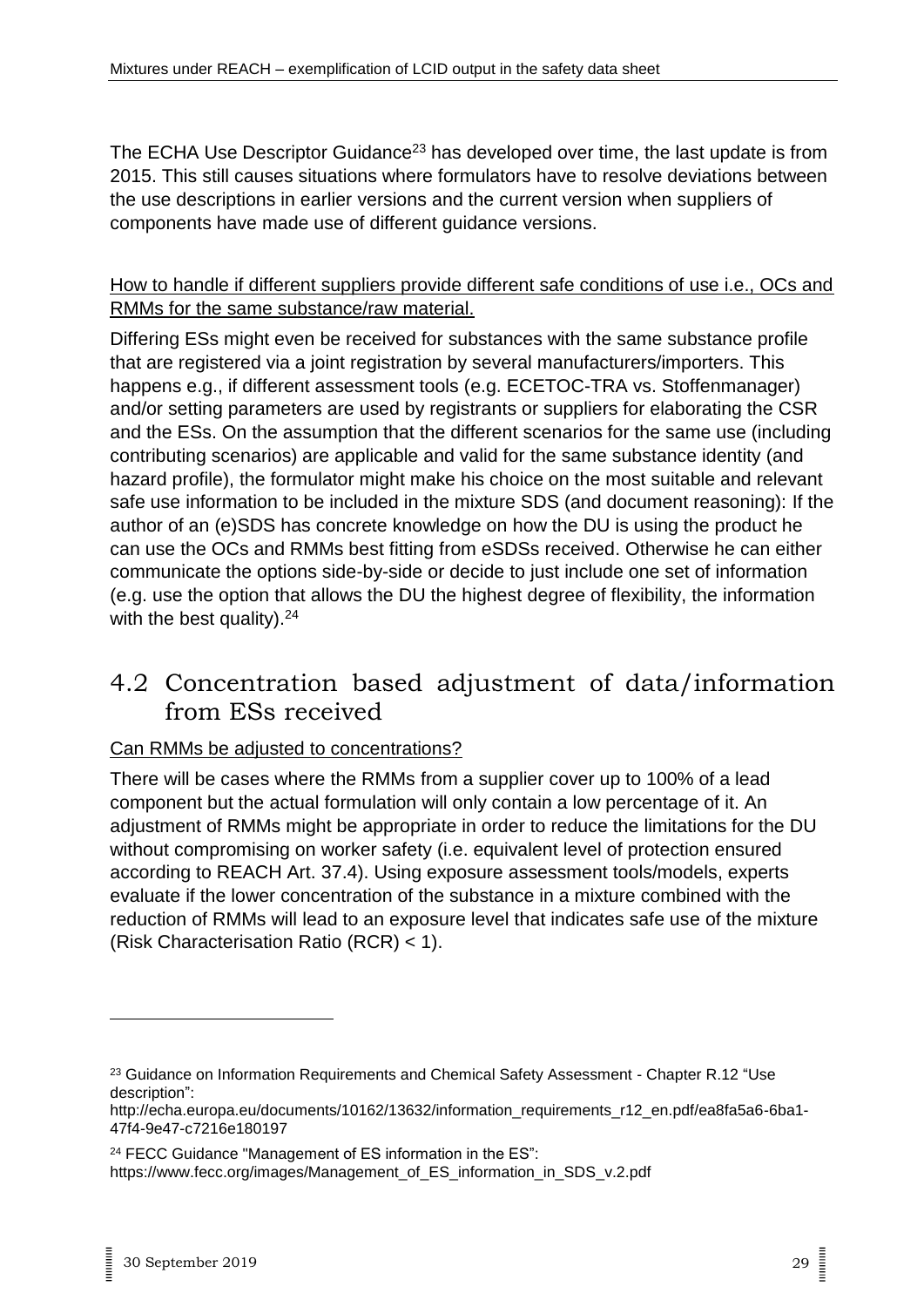### <span id="page-29-0"></span>4.3 Adaptation of data/information resulting from applying the LCID methodology

#### Can technical terminology or control measures be adapted to make them more relevant to the user audience?

Strictly speaking, legal requirements for SDS content are defined by Art. 31 of REACH and terminology resulting from applying available tools for drafting of ESs should be in line with these requirements. However, end-users often ask for advice in terminology they are familiar with. This is especially common with end-users outside industries with some specific knowledge about exposure assessment, exposure reduction technologies and measures (e.g. PPE) or training. Example 7 provides some exemplification of this approach. The work done so far on specific use descriptions and use maps as well as the wording and pictograms developed within the DUCC activities on SUMI address these needs.

Additionally, it needs to be highlighted that SDSs can help companies to comply with several pieces of legislation – not just REACH. In this regard, safe use recommendations should allow adaptation to a local situation by the recipient of the SDS. The optimal example is skin/hands protection, it needs to be addressed in the SDS/ES, but the most suitable material of gloves might not only depend on chemical properties of a mixture's ingredient substances, but also mechanical or heat demands might require consideration. For workplaces the employer has to perform a risk assessment<sup>25</sup> that takes all these different workplace aspects into account. Therefore, often such adaptation can only be made at almost the end of the supply chain.

So, it was identified that the adaptation of the terminology sometimes can become counterproductive, if a raw material formulator either provides too fine-tuned and hence specific, hence restrictive information or unintentionally loses level of detail when passing information to the downstream users.

Therefore, similarly to the decision on which format to use to communicate safe use information for a mixture, this depends on the target audience. Adaptation of the technical terminology can be beneficial, if the reader of the SDS is an end-user of the mixture. For the raw material suppliers, it is not only easier, but it is also more valuable to keep language as it is and provide this information unchanged to the next formulator.

In general, the terminology in exposure scenarios should be understandable to those expected to make use of it, i.e. OSH managers, environmental site managers and in certain sectors perhaps the foreman instructing his workers.

General remark not directly related to the project, but to the needs of those companies receiving safe use information for mixtures: The process of gaining more joint understanding of the interface of REACH and OSH (Occupational Safety and Health

<sup>25</sup> Council directive 89/391/EEC, Art. 6 Paragraph 3 a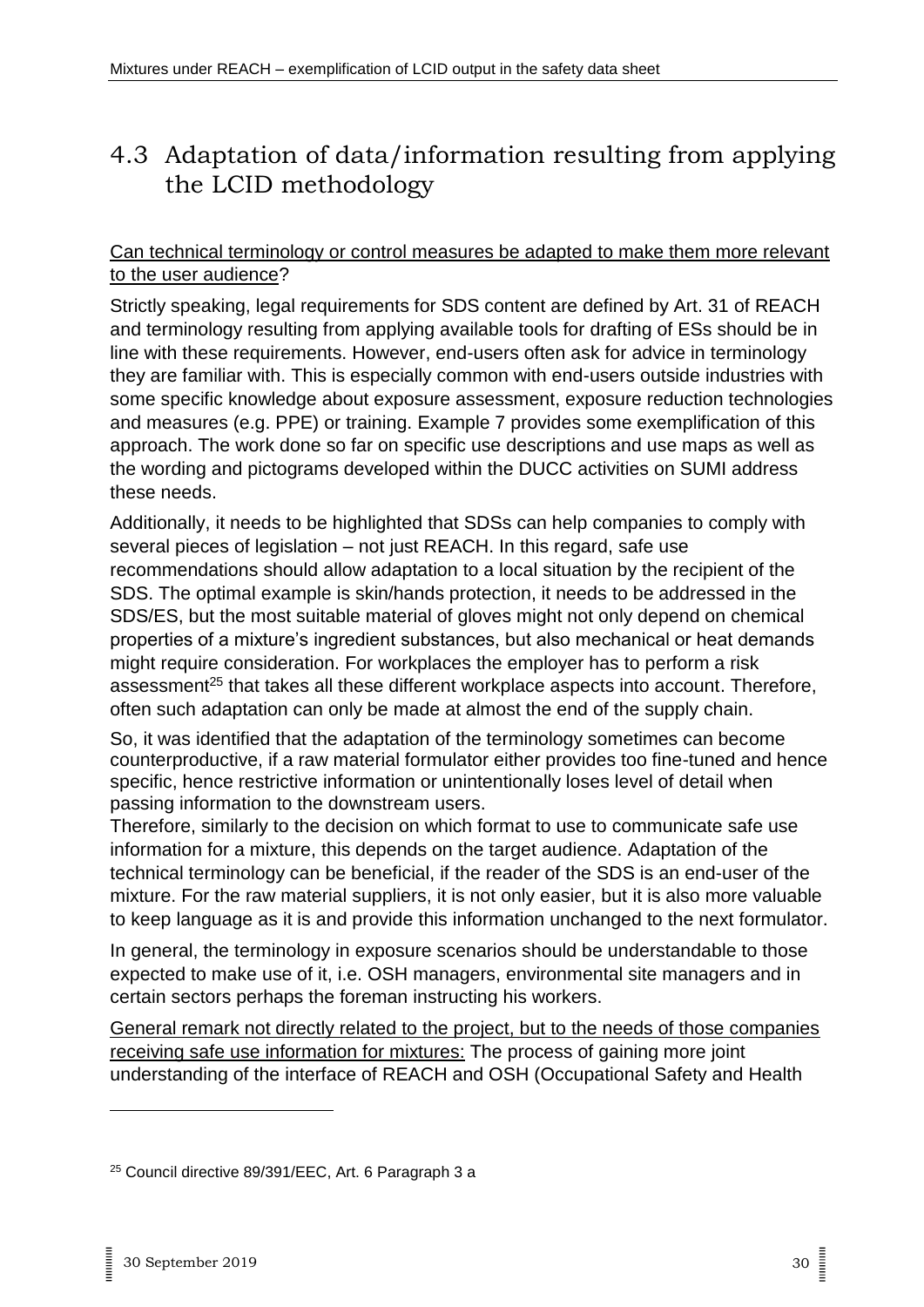Protection) requirements, synergies and most suitable sharing of tasks between REACH and OSH audiences is ongoing. One thing is already evident: The safe use information under REACH may not make OSH work superfluous as also other aspects beyond the hazards from substances have to be considered, e.g. local conditions, downfall, heat, etc.).

There are existing OSH requirements for the safe use of mixtures which have generic applicability and are not linked to substance specific hazards, e.g. for spray mist and dust. As a consequence, formulators have derived OCs and RMMs for all products which only depend on use conditions (e.g. effective exhaust ventilation for spraying, respiratory protection equipment for spraying and sanding, referred to in sector use maps). These generic conditions of use may be taken as granted for the substance specific assessment under REACH.

#### How to display/group information in such way that it suits the needs and experiences of the user audience

There are some examples available where software providers and/or companies have invested in work on advanced formats that allow to display or group safe use information in a way that users more easily find or understand what information is applicable for their use(s). These examples make starting points for further thoughts on best practices and options for defining potential approaches/rules and generally require adaptation of safe use information items received for the mixture's components.

However, to come to approaches deemed to be best practice and with potential for being used in an automated way, more reflection and broader review of their applicability for different cases is required.

Project examples 5, 6a and 7 provide some hints related to adaptation of technical language and display of relevant information.

### <span id="page-30-0"></span>4.4 Other aspects

The LCID methodology workflow as described in a Practical Guide foresees steps E16 and E17 to ensure that OCs/RMMs for Lead Components/Priority Substances (related to Human Health and Environmental Hazards) are efficient enough to cover other constituents and/or exposure pathways and, if any, substances with specific properties not reflected by classification. If applicable, OCs and RMMs identified in such considerations would overrule less stringent ones from step E15. For the OCs and RMMs derived based on steps E16 and/or E17 considerations for further consolidation, e.g. for providing understandable information not conflicting with other SDS items, according to the practices as described in chapter 4.1 should basically be also applicable.

The LCID methodology also points out triggers that require a case-by-case assessment (e.g. if interaction between components of the mixture is suspected; LCID step H2). Another practical issue might be a component not contributing to the classification of a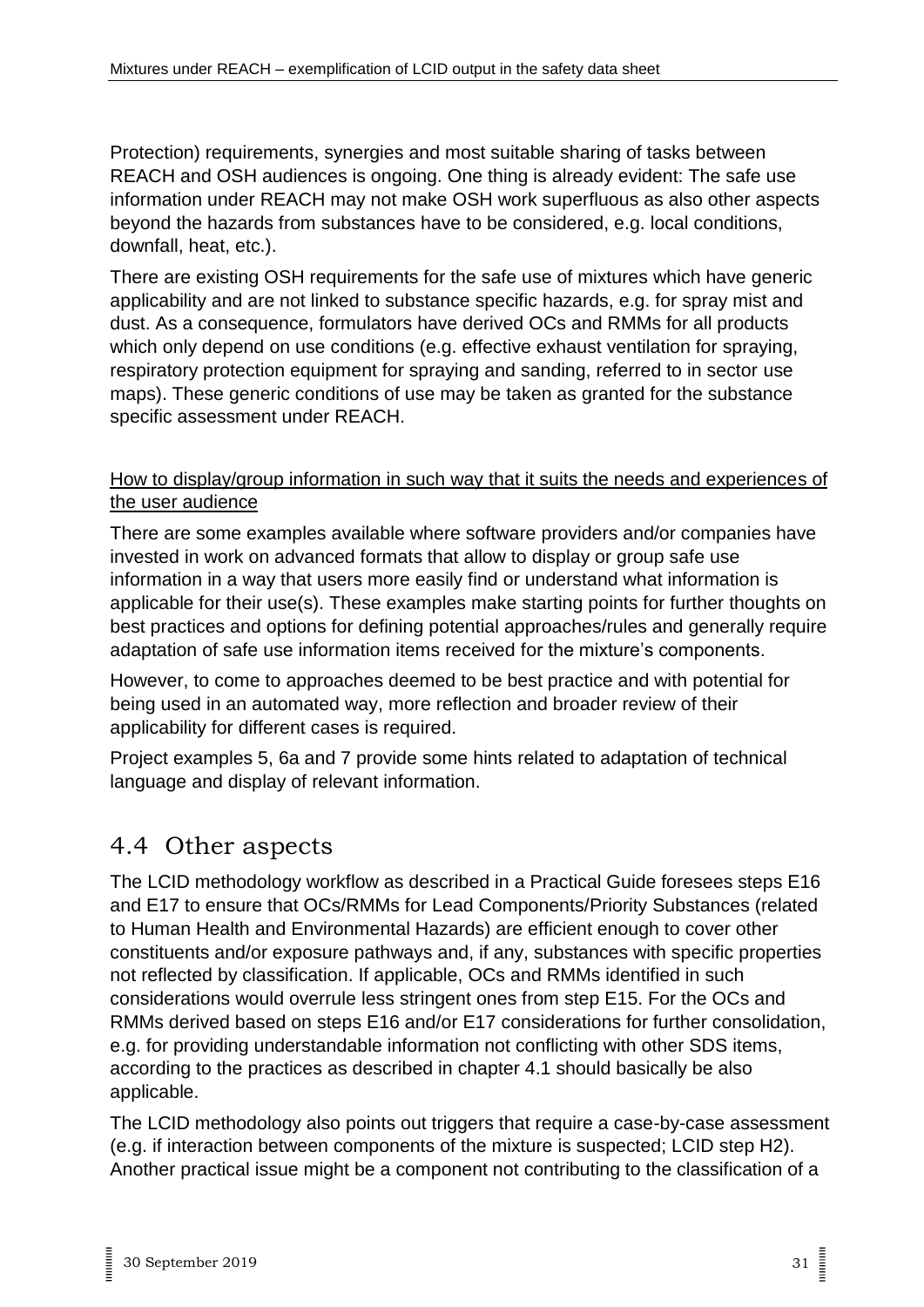mixture with a low DNEL or other value received. This component would not be considered by the LCID methodology. A low DNEL might e.g. be based on very conservative assessment factors, or the non-classification of the component is incorrect. In such cases expert knowledge and judgement is required and safe use information for the mixture that might go beyond consolidation or adaptation as described in chapter 4.1 might be needed.

Another situation for expert judgement might be related to mixtures containing solid substances or low volatile liquid substances and where under the conditions of use aerosols, spray mists or spray droplets form. The LCID method allows factoring in of vapour pressure for proper weighting of a component where this intrinsic property drives the exposure (to vapours). However, if specific operational conditions trigger formation of aerosols, spray mists or spray droplets, the related exposure potential cannot be addressed by factoring in of vapour pressure. In these cases expert judgement might be needed to identify the lead component(s) in the mixture.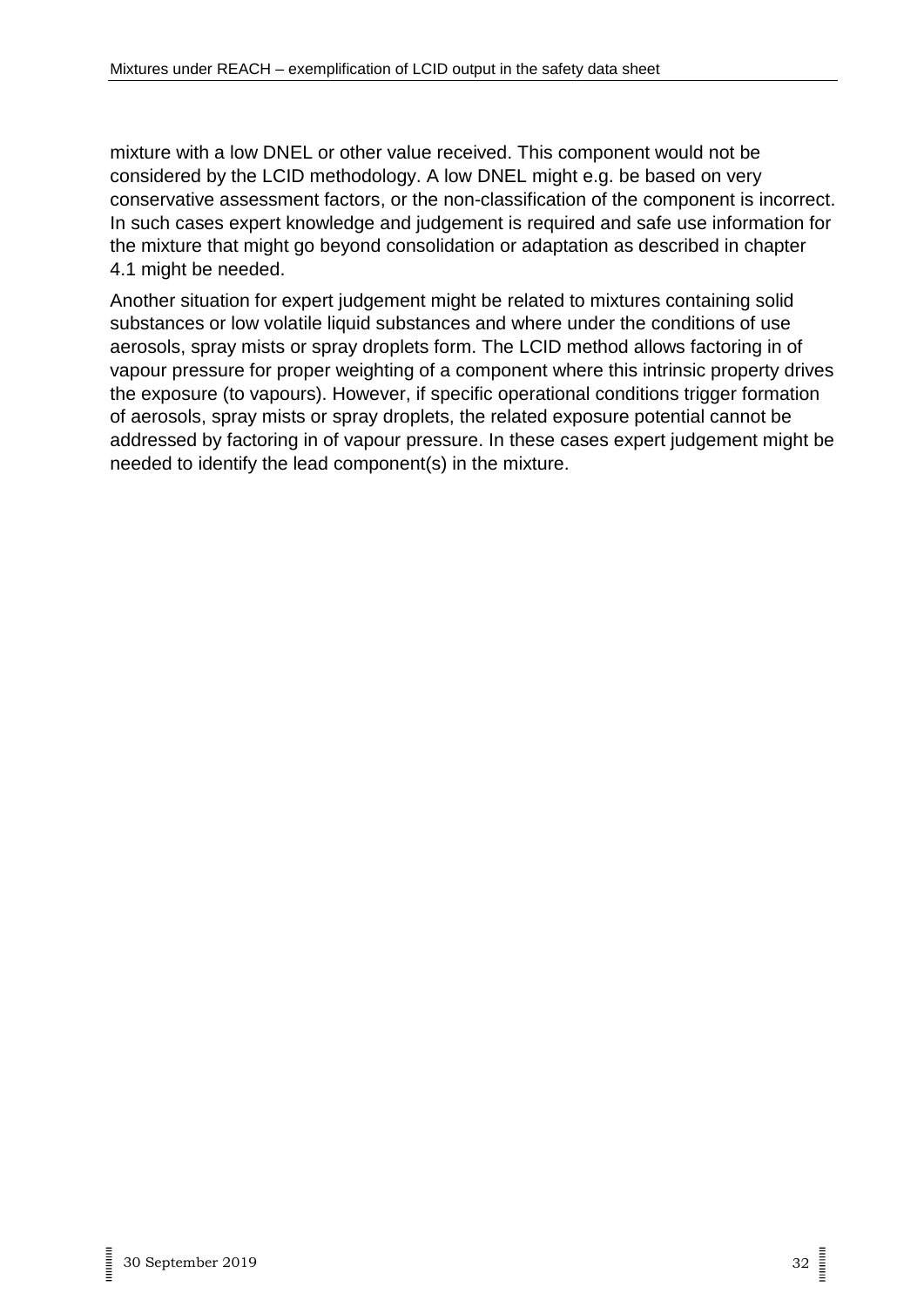# <span id="page-32-0"></span>5. Conclusions/summary

As part of the implementation of the ENES Work Programme until 2020 initiative, further guidance on the application of the methods and tools for supply chain communication for mixtures was requested. To this end, this document's aims are to provide practical guidance and examples on how the results from the application of the Lead Component Identification (LCID) methodology might be communicated in the safety data sheet (SDS) of a mixture.

The LCID methodology, as such, is described in detail in a separate document (Practical Guide<sup>26</sup>). Focus here is on how the safe use information (i.e., operational conditions (OCs) and risk management measures (RMMs))<sup>27</sup> from the relevant components identified by the LCID methodology might be consolidated, placed and communicated via a SDS to Downstream Users (DUs).

#### Project examples

7 project examples are provided that represent a diverse set of situations, including:

- mixtures classified as human health hazards and/or environmental hazards
- $\bullet$  safe use information integrated in selected sections 1 16 of the SDS or as an annex in various formats
- **P** representation from different industries (e.g. home care, coatings) and user groups (e.g. industrial/professional, formulator, end-user)

Table 1 in Chapter 2.3 gives an overview of the characteristics of the project examples. Details regarding considerations, guidance and recommendations in the decisionmaking steps of authoring the examples are provided in Chapter 3. The examples themselves are presented as an appendix to this report. Each case consists of an introduction (including user group audience, relevant LCID methodology input and output data, and case-specific remarks), and a display of the relevant SDS excerpts under discussion. The data resulting from applying the LCID methodology are highlighted by a green-coloured outline in the SDS excerpts.

#### Embedding or annexing of safe use information to the SDS of a mixture

Safe use information on mixtures can be communicated down the supply chain either by embedding the information into the main body of the SDS or by annexing the

<sup>26</sup> Practical Guide on LCID methodology: http://www.vci.de/vci-online/services/publikationen/broschuerenfaltblaetter/vci-cefic-practical-guide-safe-use-of-mixtures-under-reach-lcid-method.jsp

<sup>&</sup>lt;sup>27</sup> As the definition of "exposure scenario" refers to a substance (according to REACH Art. 3 No. 37) the term "safe use information" is used in this report when information for a mixture results from inclusion of component's exposure scenarios in the mixture's safety data sheet. This terminology is not limited to this report but it is common practice under the ENES work programme.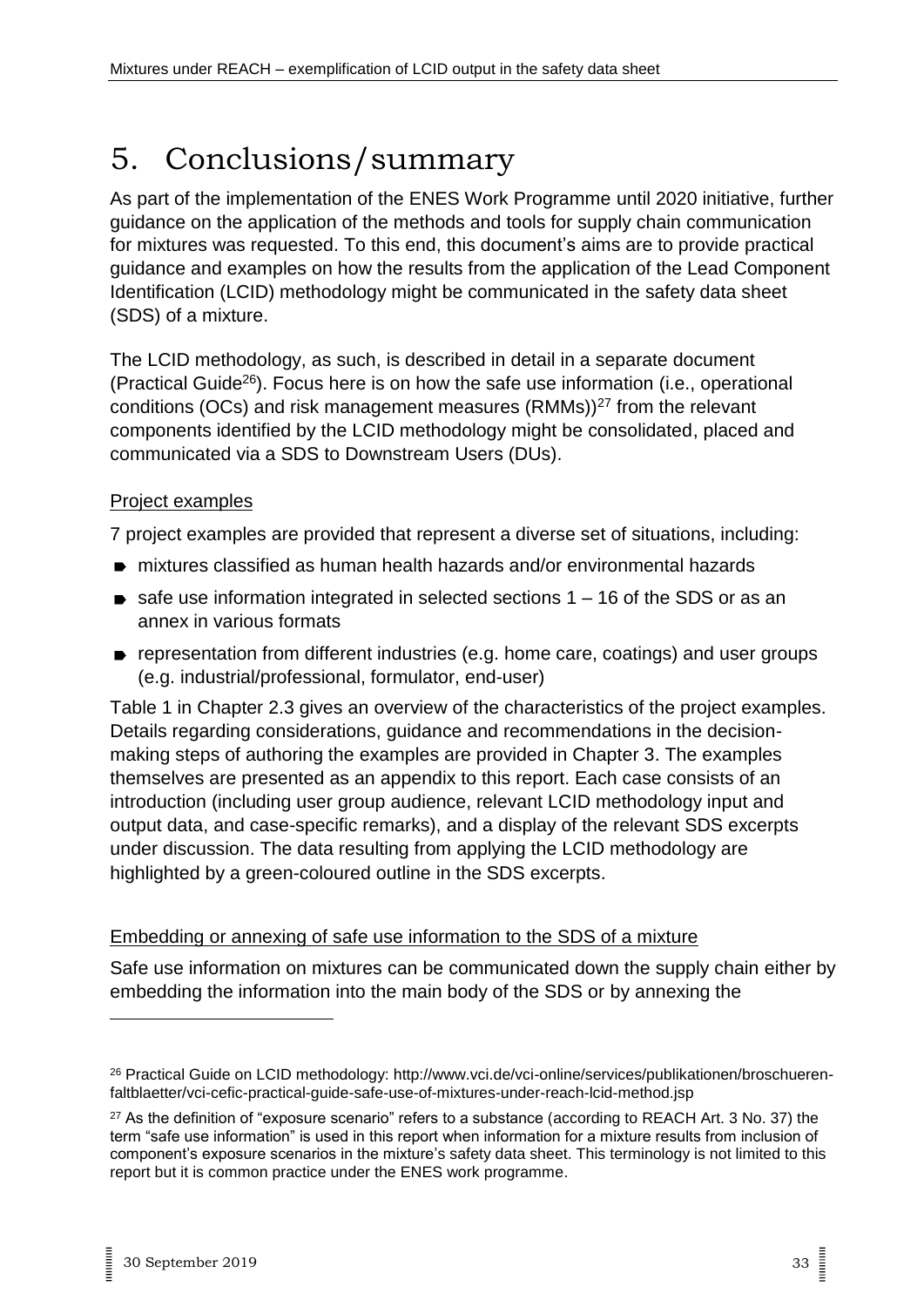information in a format best suited to the recipient and author of the SDS. This can be obviously influenced by the authoring tool used and the target audience, but there are other factors worth considering in making such decisions.

One of the points of consideration is where the user is placed in the supply chain; this may influence the preference of how this information is conveyed. For example, formulators often prefer to receive relevant components' exposure scenarios in an annex to the SDS whereas end-users might prefer safe use information be embedded in the body of the SDS.

Furthermore, the number and variety of OCs and RMMs may influence the decision on placement of safe use information in the SDS (see Chapter 3.1.1). The more complex the details, the better option may be to incorporate these into an annex, for ease of comprehension.

In addition, a different approach on placement of safe use information might be based on the hazards associated with the mixture (see Chapter 3.1.2). While local effects such as eye corrosivity can generally be addressed by PPE for all uses, systemic effects are often more task-specific, so an annex may be the preferred option.

A flow chart (Figure 1) is provided that summarizes the key questions to decide if the safe use information for a mixture could be embedded in the core body of the SDS or better as an annex attached to the SDS. Overall, the main driver for the decision is the need for differentiating control measures across all relevant uses and/or contributing activities.

#### Format options

For displaying safe use information of a mixture two main format options are applicable:

■ Embedded in the body of the SDS

The content of the sections of the main body of the SDS is defined in Part B of REACH Annex II. In these sections, in addition to the safe handling recommendations for the mixture, differentiation can be made between single activities or a reference to an exemption for a specific activity is possible.

**Provided in an annex** 

No mandatory format for providing safe use information of mixtures in an annex is stipulated under REACH. This report offers some examples of formats for providing safe use information in an annex for consideration. This includes the following types of annexes: similar to an exposure scenario (extracted from the CSR for a substance); similar to the Downstream Users of Chemicals Group (DUCC) template or a tabular format.

#### Consolidation of information

There will be cases when information received in the SDSs from suppliers for the relevant components (use descriptions, OCs and RMMs) might require consolidation to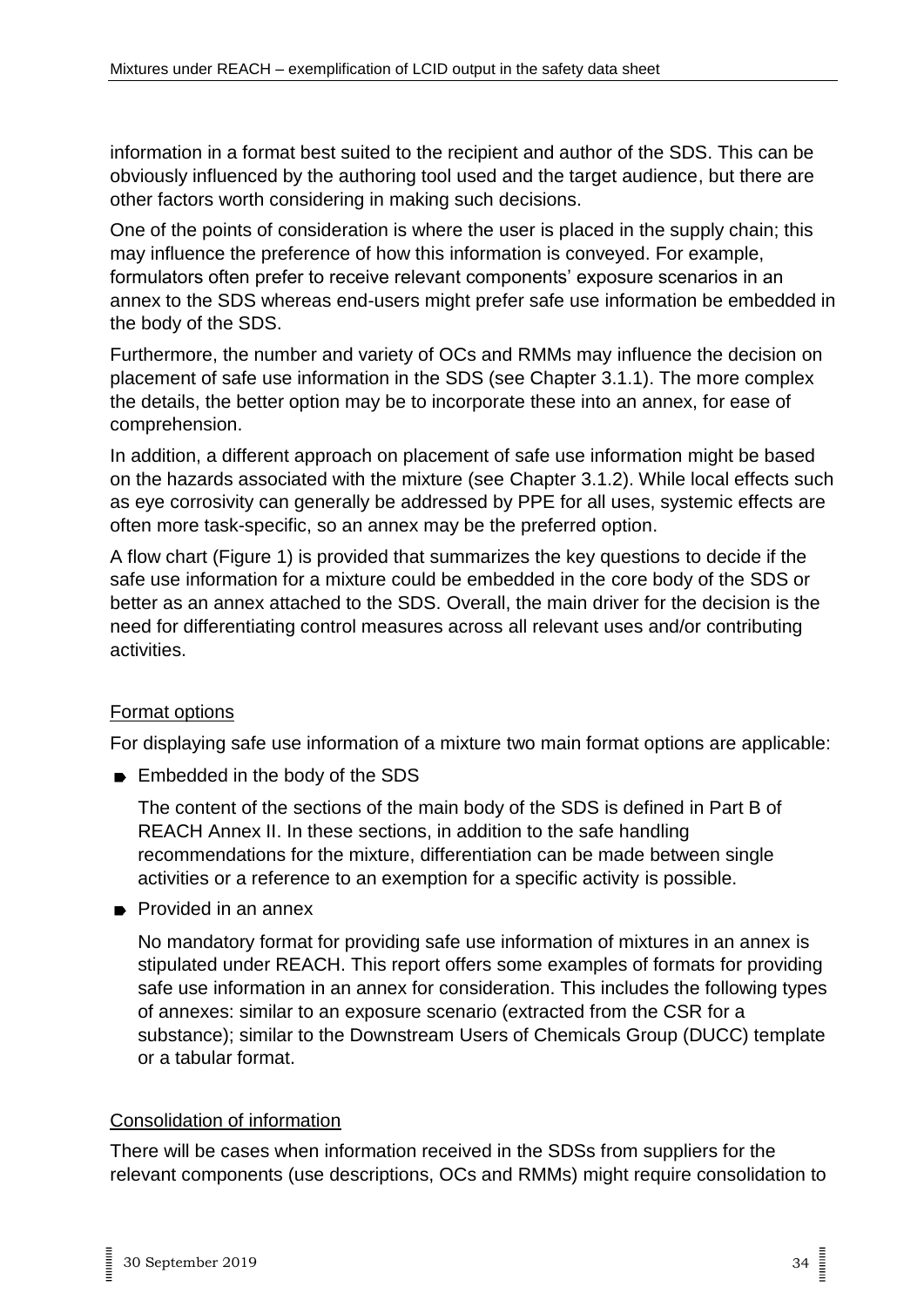avoid conflicting information or adaptation would make the resulting safe use information more user-targeted.

Basically, consolidation and adaptation of safe use information from the lead components ESs should aims to

- **P** provide understandable, relevant and adequate information, corresponding to the hazards of the mixture and the use conditions
- avoid conflicting or misleading information regarding safe handling and exposure controls for the mixture

Whereas most often formulators might prefer non-consolidated safe use information coming from Lead Component ESs, end-users potentially might give preference to more consolidated safe use information or even further adaptation of such advice to their needs.

Chapter 4 gives general hints regarding consolidation and adaptation and refers to respective project examples. More advanced rules might be developed in future and would then allow more support for these tasks.

#### Standard phrases

The examples given use, to the extent possible, standard SDS phrases that are typically provided in SDS IT authoring systems for the SDS sections and the annex. In addition to ease of generation this also allows for ease of translation to other languages.

During the project, phrases for indicating whether safe use information is included in the SDS sections<sup>28</sup> or provided as an annex were derived and forwarded for consideration in the EuPhraC Phrase Catalogue<sup>29</sup>.

<sup>&</sup>lt;sup>28</sup> "Relevant exposure scenario information for the components of this mixture has been included in section 7 and/or 8 of this SDS and therefore no annex is provided." OR "Relevant exposure scenario information for the components of this mixture has been included in the annex attached to this SDS."

<sup>29</sup> EuPhraC Standard Phrases: http://www.esdscom.eu/english/euphrac-phrases/download/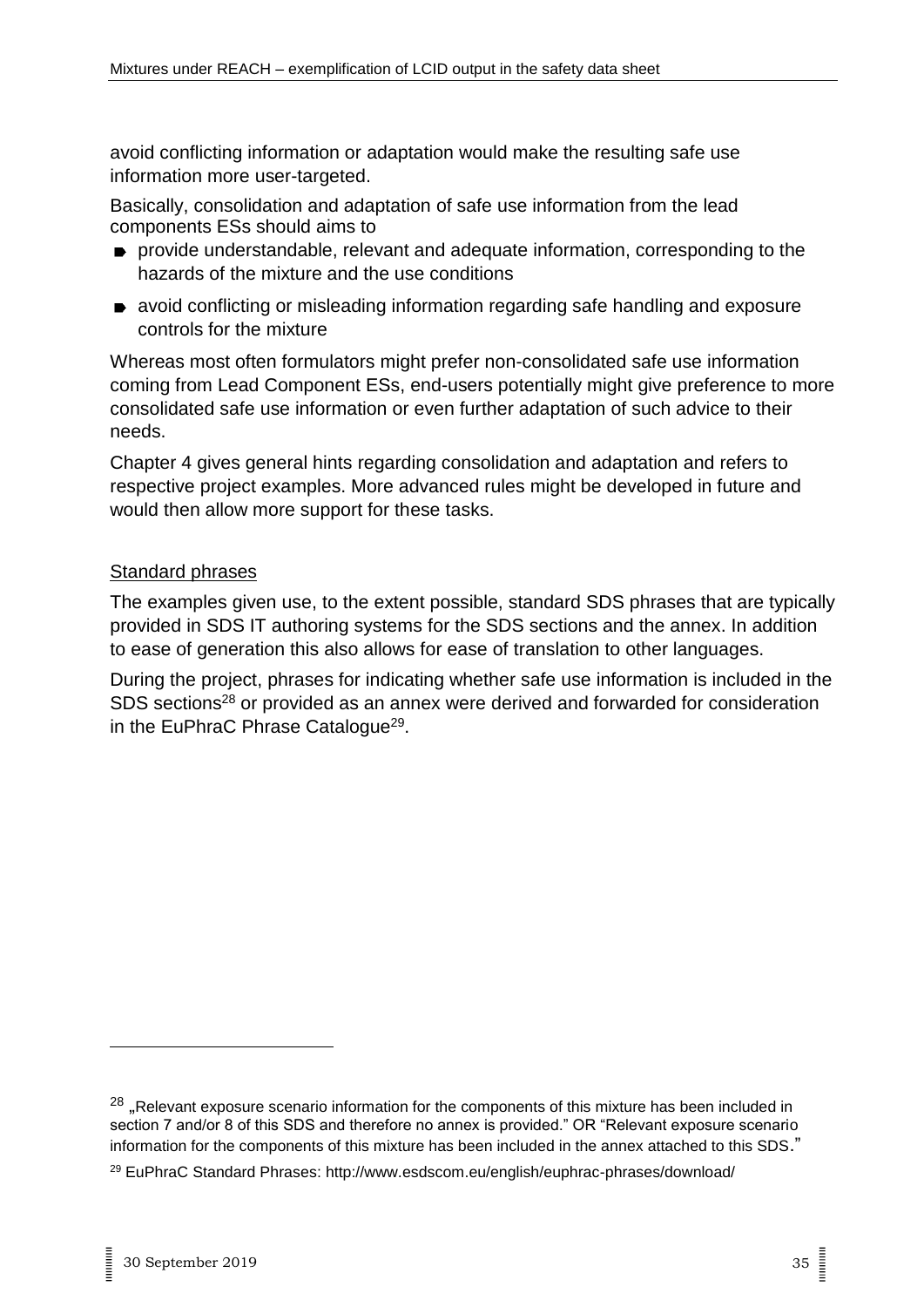# <span id="page-35-0"></span>6. Glossary

| <b>AC</b>                | <b>Article Category</b>                                                                                                                                                                   |
|--------------------------|-------------------------------------------------------------------------------------------------------------------------------------------------------------------------------------------|
| <b>Additive effect</b>   | Any effect wherein two or more substances or actions used in<br>combination produce a total effect, the same as the sum of the<br>individual effects                                      |
| <b>ATE</b>               | <b>Acute Toxicity Estimate</b>                                                                                                                                                            |
| C <sub>i</sub>           | Concentration of the component i in the mixture                                                                                                                                           |
| $C_{LC}$                 | Concentration of the Lead Component in the mixture                                                                                                                                        |
| <b>CLP Regulation</b>    | Regulation on Classification, Labelling and Packaging of substances<br>and mixtures, Regulation EC No 1272/2008                                                                           |
| <b>CMR</b>               | Carcinogenic, Mutagenic or toxic for Reproduction (substances)                                                                                                                            |
| <b>Conditions of use</b> | Conditions of use are operational conditions (OC, e.g. duration of<br>activity) and risk management measures (RMMs, e.g. local exhaust<br>ventilation)                                    |
| $\mathsf{cs}$            | <b>Contributing Scenario</b>                                                                                                                                                              |
| <b>CSA</b>               | <b>Chemical Safety Assessment</b>                                                                                                                                                         |
| <b>CSR</b>               | <b>Chemical Safety Report</b>                                                                                                                                                             |
| <b>DNEL</b>              | Derived No-Effect Level                                                                                                                                                                   |
| <b>Distributor</b>       | Only stores and places on the market a substance according to REACH<br>Art. 3 No. 14                                                                                                      |
| DU                       | Downstream User according to REACH Art. 3 No. 13                                                                                                                                          |
| <b>ECETOC-TRA</b>        | Model for exposure estimation and risk description. TRA: "Targeted<br>Risk Assessment"                                                                                                    |
| <b>ECHA</b>              | <b>European Chemicals Agency</b>                                                                                                                                                          |
| End-Use(r)               | Final downstream use(r) in a supply chain                                                                                                                                                 |
| ES                       | <b>Exposure Scenario</b>                                                                                                                                                                  |
| eSDS                     | <b>Extended Safety Data Sheet</b>                                                                                                                                                         |
| <b>ERC</b>               | Environmental Release Category. Categories for release of chemical<br>substances into the environment.                                                                                    |
| <b>Exposure</b>          | Exponere (lat): to be set out; contact between a chemical substance or<br>a physical or biological agent on the one hand and an organism or an<br>environmental compartment on the other. |
| <b>Formulator</b>        | Downstream user who formulates mixtures from substances or mixtures                                                                                                                       |
| <b>GHS</b>               | Globally Harmonized System of Classification and Labelling. It is<br>implemented in Europe by the CLP Regulation.                                                                         |
| LC                       | Lead Component                                                                                                                                                                            |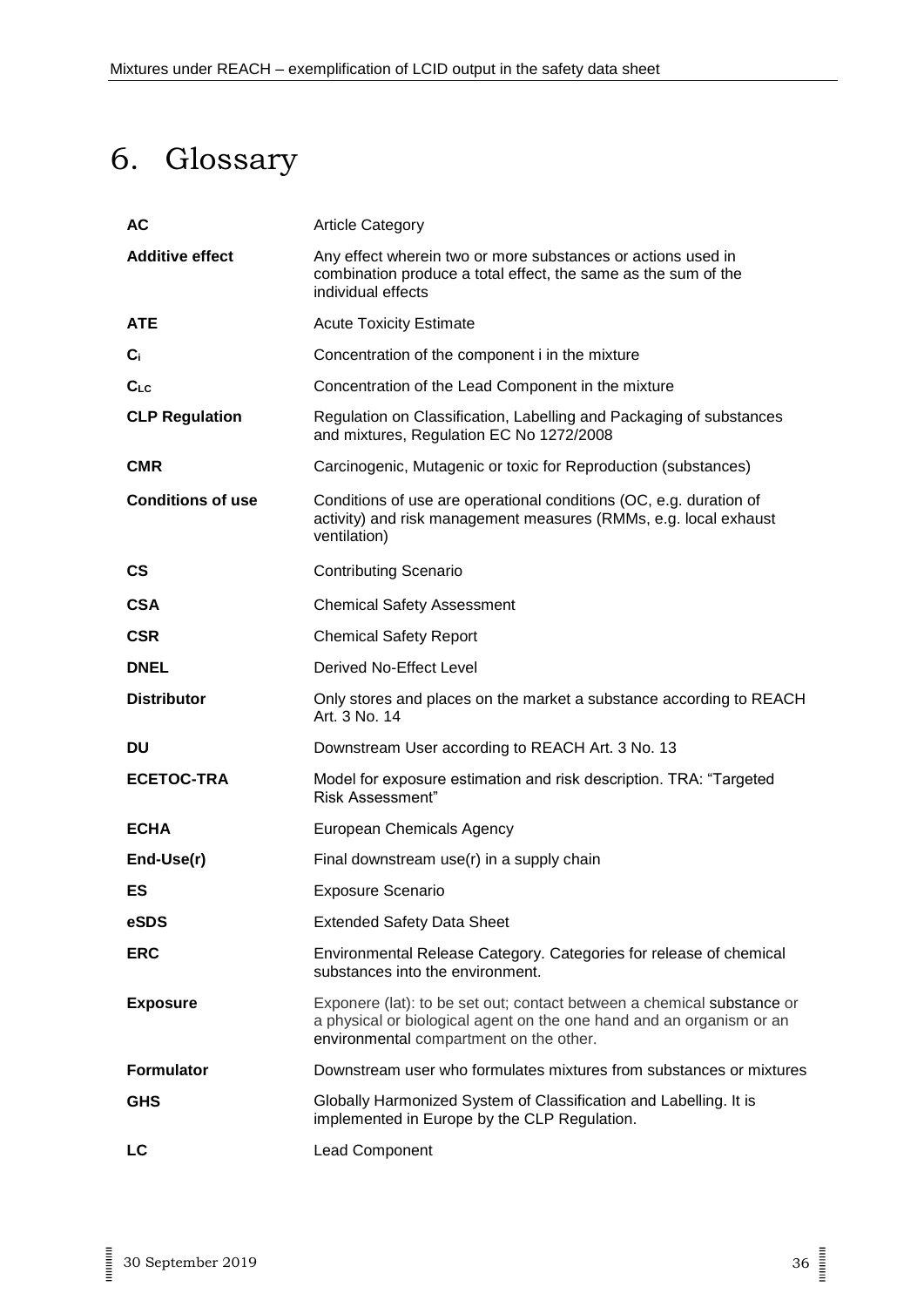| <b>LCCI</b>                    | Lead Component Candidate Indicator                                                                                                                                                     |
|--------------------------------|----------------------------------------------------------------------------------------------------------------------------------------------------------------------------------------|
| LCI                            | Lead Component Indicator                                                                                                                                                               |
| $LCl_{\alpha}$                 | LCI for route of exposure $\alpha$                                                                                                                                                     |
| LCI <sub>group</sub>           | Sum of the LCIs of the grouped components                                                                                                                                              |
| $LCI_{max}$                    | Maximum LCI from the components of the LCIgroup                                                                                                                                        |
| <b>LCID</b>                    | Method to identify Lead Components in mixtures considering DNELs<br>and PNECs available from registrations under REACH and<br>classification of components according to CLP Regulation |
| $LD_{50}$                      | Lethal Dose resulting in 50% mortality of the experimental animals                                                                                                                     |
| $LC_{50}$                      | Lethal Concentration resulting in 50% mortality of the experimental<br>animals                                                                                                         |
| <b>MAK</b>                     | Maximum concentration of a chemical substance in the work place air<br>which generally does not have known adverse health effects; in<br>Germany: "Maximale Arbeitsplatzkonzentration" |
| <b>MF</b>                      | <b>Modifying Factor</b>                                                                                                                                                                |
| <b>M-factor</b>                | A multiplying factor that gives increased weight to substances classified<br>as hazardous to the environment                                                                           |
| M <sub>safe</sub> value        | Maximum daily tonnage of the substance guaranteeing safe use for a<br>specific application                                                                                             |
| <b>Mode of action</b><br>(MoA) | Mode of action (MOA) is a biologically plausible sequence of key events<br>leading to an observed effect, supported by robust experimental<br>observations and mechanistic data.       |
| N/A                            | Not Available                                                                                                                                                                          |
| <b>NO(A)EL</b>                 | No-Observed (Adverse) Effect Level                                                                                                                                                     |
| NO(A)EC                        | No-Observed (Adverse) Effect Concentration                                                                                                                                             |
| ОC                             | Operational Condition (of use) such as duration and frequency of<br>substance use, application temperature, state of aggregation of the<br>substance                                   |
| <b>OEL</b>                     | Occupational Exposure Limit                                                                                                                                                            |
| <b>PBT</b>                     | Persistent, Bioaccumulative and Toxic (substance)                                                                                                                                      |
| <b>PC</b>                      | <b>Product Category</b>                                                                                                                                                                |
| <b>PEC</b>                     | <b>Predicted Environmental Concentration</b>                                                                                                                                           |
| <b>PNEC</b>                    | <b>Predicted No-Effect Concentration</b>                                                                                                                                               |
| <b>PPE</b>                     | Personal Protective Equipment                                                                                                                                                          |
| <b>PROC</b>                    | <b>Process Category</b>                                                                                                                                                                |
| <b>RCR</b>                     | <b>Risk Characterisation Ratio</b>                                                                                                                                                     |
| <b>REACH</b>                   | Registration, Evaluation, Authorisation and Restriction of Chemicals.<br>Regulation (EC) 1907/2006 that entered into force on 1 June 2007 in<br>the European Union                     |